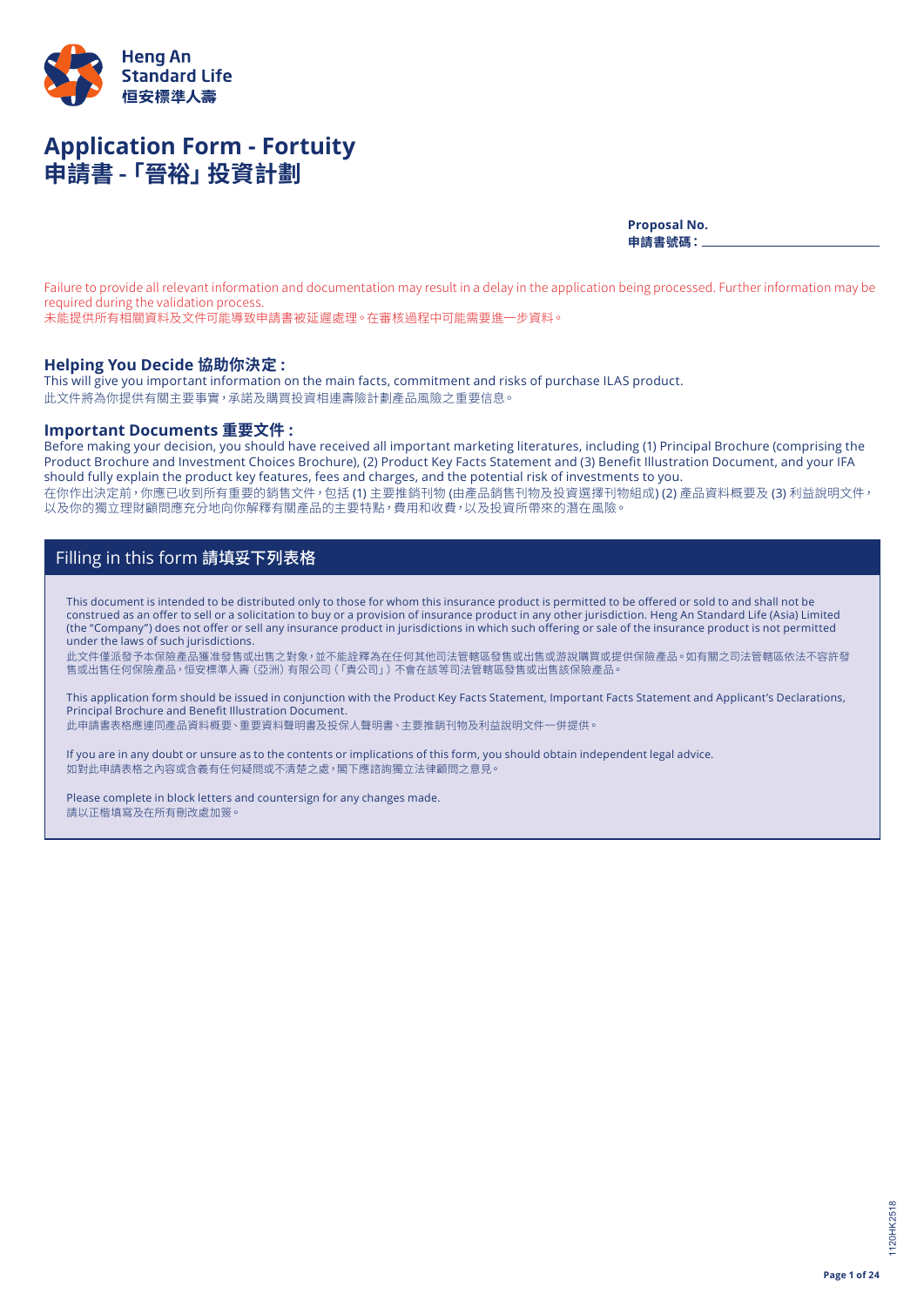## 1. Personal Details 個人資料

If more than one Proposed Policy Owner/Proposed Life Insured, please complete Supplement to Application form (for Addition of Extra Proposed Policy Owner/Proposed Life Insured)

如多於一位準保單持有人/準保單受保人,請填寫補充表格(以加入額外準保單持有人/準保單受保人)

| Surname<br>姓氏                                                                                  | <b>Given Name</b><br>名字                           |                      |                                               |                                     | <b>Chinese Name</b><br>中文姓名 |                                     |
|------------------------------------------------------------------------------------------------|---------------------------------------------------|----------------------|-----------------------------------------------|-------------------------------------|-----------------------------|-------------------------------------|
| Date of Birth<br>出生日期                                                                          |                                                   |                      |                                               | _ yyyy年                             | Place of Birth<br>出生地點      |                                     |
| Hong Kong ID/Passport No.<br>香港身份證/護照號碼                                                        |                                                   | Sex<br>性別            | Male<br>男                                     | Female<br>女                         | Nationality<br>國籍           |                                     |
| <b>Education Level</b><br>教育程度                                                                 | University or above<br>大學或以上                      | Post-Secondary<br>預科 |                                               | Secondary<br>中學                     |                             | Primary or below<br>小學或以下           |
| <b>Residential Address</b><br>住址                                                               |                                                   |                      |                                               |                                     |                             |                                     |
|                                                                                                |                                                   |                      |                                               |                                     |                             |                                     |
|                                                                                                |                                                   |                      |                                               |                                     |                             |                                     |
| <b>Permanent Address</b><br>(if different from<br><b>Residential Address)</b><br>永久住址 (如與住址不同) |                                                   |                      |                                               |                                     |                             |                                     |
|                                                                                                |                                                   |                      |                                               |                                     |                             |                                     |
| Correspondence Address<br>(if different from<br><b>Residential Address)</b><br>通訊地址 (如與住址不同)   |                                                   |                      |                                               |                                     |                             |                                     |
|                                                                                                |                                                   |                      |                                               |                                     |                             |                                     |
| <b>Phone Numbers</b><br>電話號碼                                                                   | Home<br>住宅<br>(Country Code + Area Code + Tel No) | Office<br>辦公室        |                                               | (Country Code + Area Code + Tel No) | Mobile<br>流動電話              | (Country Code + Area Code + Tel No) |
| <b>E-mail Address</b><br>電郵地址                                                                  | (國家號碼+地區號碼+電話號碼)                                  |                      |                                               | (國家號碼+地區號碼+電話號碼)                    |                             | (國家號碼+地區號碼+電話號碼)                    |
| Name of Employer<br>僱主名稱                                                                       |                                                   |                      |                                               |                                     | Industry<br>行業              |                                     |
| <b>Address of Employer</b><br>僱主地址                                                             |                                                   |                      |                                               |                                     | Job Title<br>職位             |                                     |
| <b>Expected Age of Retirement</b><br>預計退休的年齡                                                   |                                                   |                      |                                               |                                     |                             |                                     |
| Are you the beneficial owner <sup>+</sup> of this policy?<br>閣下是否此保單之最終實益擁有人?                  | Yes<br>是                                          |                      | No (please complete section 2)<br>否 (請填妥第二部份) |                                     |                             |                                     |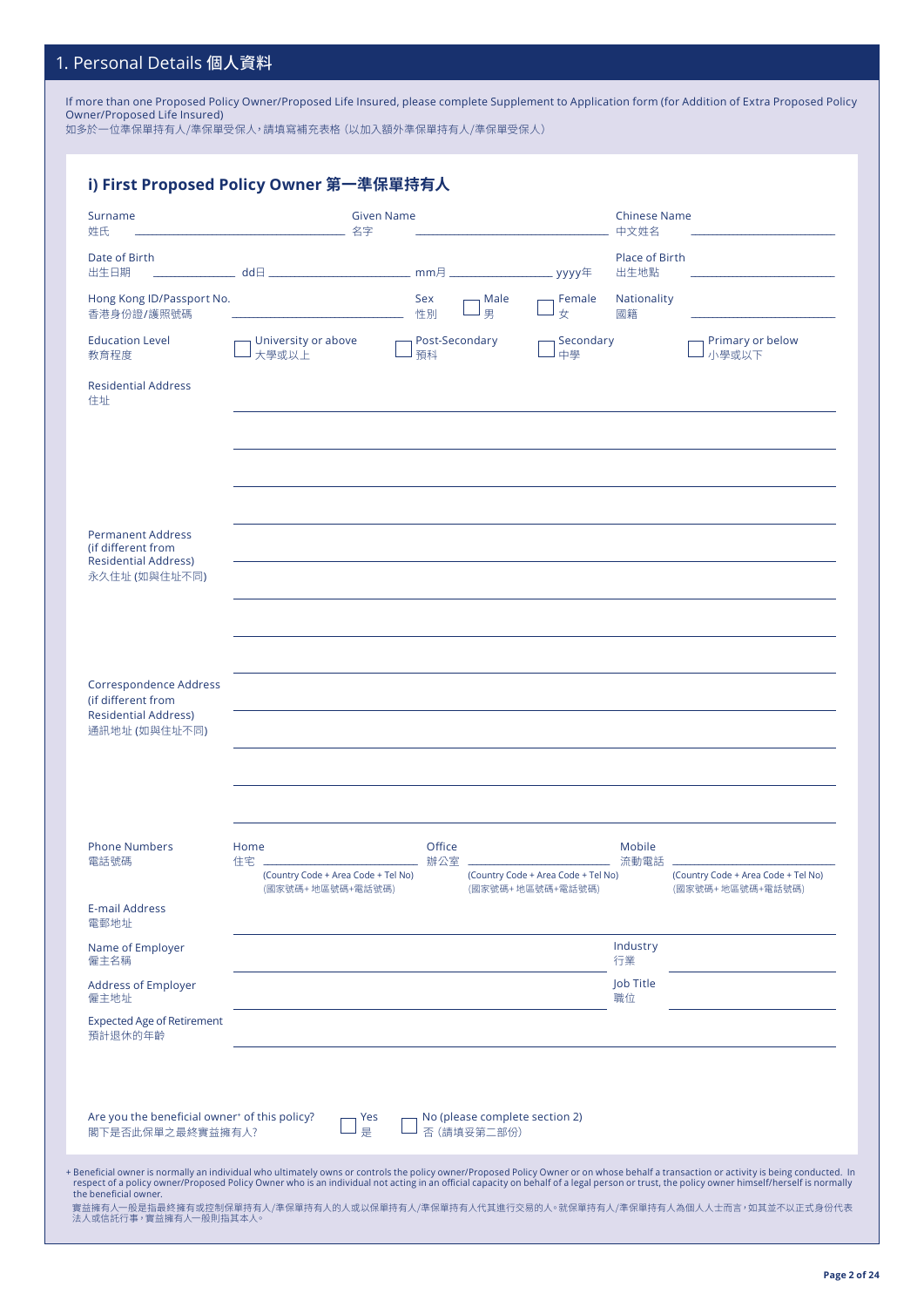## 1. Personal Details 個人資料

If section (ii) is not completed, the First Proposed Life Insured will be exactly the same as the First Proposed Policy Owner. 若第 (ii) 部份沒有填寫,第一準保單受保人將等同於第一準保單持有人。

| ii) First Proposed Life Insured 第一準保單受保人<br>Relationship to First Proposed Policy Owner<br>與第一準保單持有人之關係 |                                                         |                   |                 |                                                         |                             |                                                         |
|---------------------------------------------------------------------------------------------------------|---------------------------------------------------------|-------------------|-----------------|---------------------------------------------------------|-----------------------------|---------------------------------------------------------|
| Relationship to Second Proposed Policy Owner<br>(if applicable)<br>與第二準保單持有人之關係 (如適用)                   |                                                         |                   |                 |                                                         |                             |                                                         |
| Surname<br>姓氏                                                                                           |                                                         | <b>Given Name</b> |                 |                                                         | <b>Chinese Name</b><br>中文姓名 |                                                         |
| Date of Birth<br>出生日期                                                                                   |                                                         |                   |                 |                                                         | Sex<br>性別                   | Male<br>Female<br>男<br>女                                |
| Hong Kong ID/Passport No.<br>香港身份證/護照號碼                                                                 |                                                         |                   |                 |                                                         | Nationality<br>國籍           |                                                         |
| <b>Residential Address</b><br>住址                                                                        |                                                         |                   |                 |                                                         |                             |                                                         |
| <b>Permanent Address</b><br>(if different from<br><b>Residential Address)</b><br>永久住址 (如與住址不同)          |                                                         |                   |                 |                                                         |                             |                                                         |
| <b>Phone Numbers</b><br>電話號碼                                                                            | Home<br>住宅」                                             |                   | Office<br>辦公室 二 |                                                         | Mobile<br>流動電話              |                                                         |
|                                                                                                         | (Country Code + Area Code + Tel No)<br>(國家號碼+地區號碼+電話號碼) |                   |                 | (Country Code + Area Code + Tel No)<br>(國家號碼+地區號碼+電話號碼) |                             | (Country Code + Area Code + Tel No)<br>(國家號碼+地區號碼+電話號碼) |
| <b>E-mail Address</b><br>電郵地址                                                                           |                                                         |                   |                 |                                                         |                             |                                                         |
| Name of Employer<br>僱主名稱                                                                                |                                                         |                   |                 |                                                         | Industry<br>行業              |                                                         |
| <b>Address of Employer</b><br>僱主地址                                                                      |                                                         |                   |                 |                                                         | Job Title<br>職位             |                                                         |
| <b>Expected Age of Retirement</b><br>預計退休的年齡                                                            |                                                         |                   |                 |                                                         |                             |                                                         |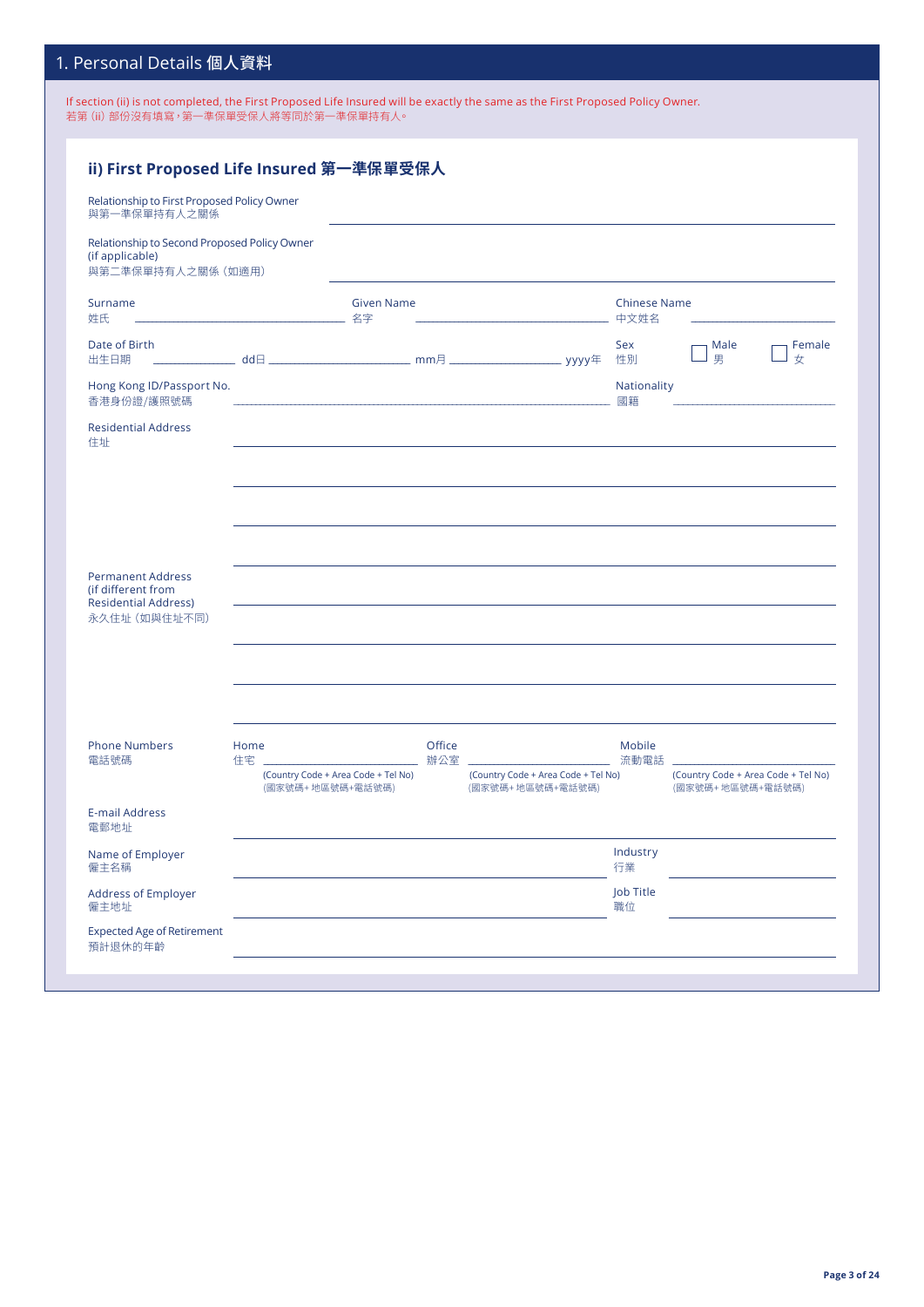## 2. Personal Details of Beneficial Owner 最終實益擁有人資料

性別 マンファー コン 男 コンプ 女

 $\overline{a}$ 

| If there is more than one beneficial owner, please provide personal details of the additional beneficial owners on a separate sheet.<br>如果超過一名最終實益擁有人,請在補充資料上提供額外最終實益擁有人的個人資料。 |           |        |         |                                       |                        |  |
|--------------------------------------------------------------------------------------------------------------------------------------------------------------------------------|-----------|--------|---------|---------------------------------------|------------------------|--|
| <b>Full Name</b><br>姓氏                                                                                                                                                         |           |        |         |                                       |                        |  |
| Date of Birth<br>出生日期                                                                                                                                                          | $H$ bb    |        |         | vvvv年                                 | Place of Birth<br>出生地點 |  |
| Hong Kong ID/Passport No.<br>香港身份證/護照號碼                                                                                                                                        |           |        |         |                                       | Nationality<br>國籍      |  |
| <b>Sex</b><br>性別                                                                                                                                                               | Male<br>⊞ | Female | 與準受保人關係 | Relationship to Proposed Life Insured |                        |  |

| <b>Residential Address</b><br>住址                                              |  |  |
|-------------------------------------------------------------------------------|--|--|
|                                                                               |  |  |
|                                                                               |  |  |
| <b>Permanent Address</b><br>(if different from<br><b>Residential Address)</b> |  |  |
| 永久住址 (如與住址不同)                                                                 |  |  |
| <b>Correspondence Address</b>                                                 |  |  |
| (if different from<br><b>Residential Address)</b>                             |  |  |

# 3. Beneficiary 受益人

通訊地址 (如與住址不同)

| Name of Beneficiary<br>受益人姓名    | <b>Sex</b><br>性別 | Relationship to Proposed Life Insured Date of Birth (dd/mm/yyyy)<br>與準受保人關係                                                                                                                                                                                                                                             | 出生日期 (日/月/年) | HK ID/Passport No.<br>香港身份證/護照號碼 | Share<br>受益比例 |
|---------------------------------|------------------|-------------------------------------------------------------------------------------------------------------------------------------------------------------------------------------------------------------------------------------------------------------------------------------------------------------------------|--------------|----------------------------------|---------------|
|                                 |                  |                                                                                                                                                                                                                                                                                                                         |              |                                  | $\%$          |
|                                 |                  |                                                                                                                                                                                                                                                                                                                         |              |                                  | $\frac{0}{0}$ |
|                                 |                  |                                                                                                                                                                                                                                                                                                                         |              |                                  | $\%$          |
|                                 |                  |                                                                                                                                                                                                                                                                                                                         |              |                                  | $\%$          |
|                                 |                  |                                                                                                                                                                                                                                                                                                                         |              |                                  | $\frac{0}{0}$ |
|                                 |                  |                                                                                                                                                                                                                                                                                                                         |              | Total 合共                         | 100%          |
| policy provisions.<br>注意:       |                  | Notes: 1. If there is no nominated Beneficiary or any information given on the nominated Beneficiary is incomplete, the Death Benefit shall be paid in accordance with<br>倘若未有提供受益人姓名或受益人資料不全,此保單之身故賠償將會根據保單條款作出賠償。<br>2. The percentage share of each Beneficiary must be a whole number and total sum should be 100%. |              |                                  |               |
| 每位受益人所佔之受益比例必須為整數,並必須合共為100%。   |                  |                                                                                                                                                                                                                                                                                                                         |              |                                  |               |
| 請以英文正楷填寫。閣下亦可提供其中文姓名以作記錄 (如適用)。 |                  | 3. English Name in BLOCK letters. You may provide his/her Chinese Name as a record (if applicable).                                                                                                                                                                                                                     |              |                                  |               |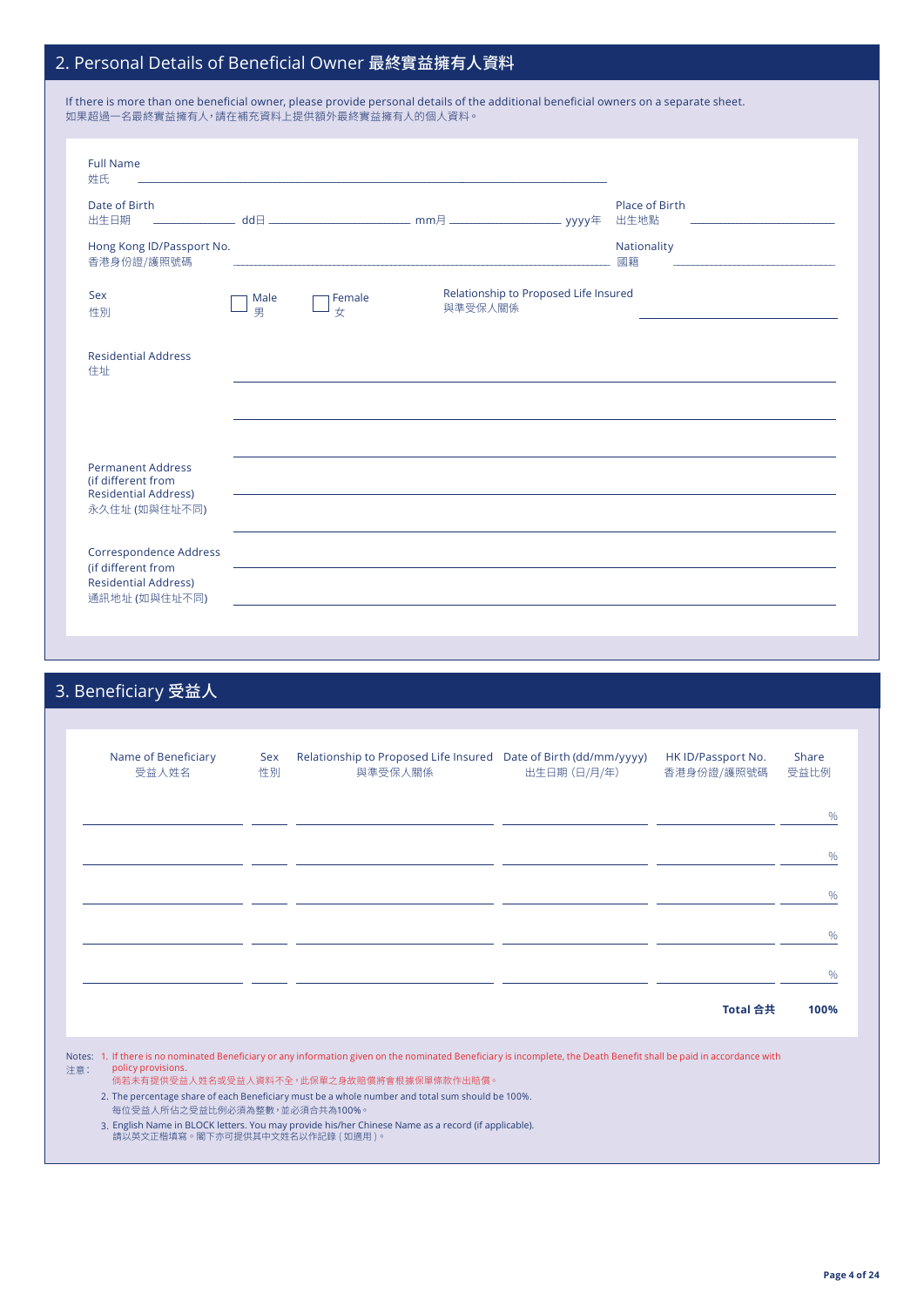| 4. Plan Details 計劃資料                                                                                                                                                                                                                                                                                                                                                                                                                                                                                                                 |                                      |                                                                            |                     |
|--------------------------------------------------------------------------------------------------------------------------------------------------------------------------------------------------------------------------------------------------------------------------------------------------------------------------------------------------------------------------------------------------------------------------------------------------------------------------------------------------------------------------------------|--------------------------------------|----------------------------------------------------------------------------|---------------------|
|                                                                                                                                                                                                                                                                                                                                                                                                                                                                                                                                      |                                      |                                                                            |                     |
| i) Contribution 供款                                                                                                                                                                                                                                                                                                                                                                                                                                                                                                                   |                                      |                                                                            |                     |
|                                                                                                                                                                                                                                                                                                                                                                                                                                                                                                                                      |                                      |                                                                            |                     |
| <b>Policy Currency</b><br><b>HKD</b><br>港幣<br>保單貨幣                                                                                                                                                                                                                                                                                                                                                                                                                                                                                   | <b>USD</b><br><b>GBP</b><br>美元<br>英鎊 | <b>EUR</b><br>JPY<br>歐羅<br>日圓                                              |                     |
| Amount of Contribution (in Policy Currency)<br>供款金額 (保單貨幣)                                                                                                                                                                                                                                                                                                                                                                                                                                                                           |                                      |                                                                            |                     |
|                                                                                                                                                                                                                                                                                                                                                                                                                                                                                                                                      |                                      |                                                                            |                     |
| Note: If you make any payment in currencies other than the Policy Currency, such payment will be converted to the Policy Currency at the prevailing exchange rate (as<br>determined by us) on the date the payment is processed by us.<br>注意:<br>如閣下以非保單貨幣支付任何款項,該款項將按本公司處理有關付款當日的通行兌換率(由本公司確定)折算成保單貨幣。                                                                                                                                                                                                                              |                                      |                                                                            |                     |
|                                                                                                                                                                                                                                                                                                                                                                                                                                                                                                                                      |                                      |                                                                            |                     |
| ii) Investment Choice 投資選擇                                                                                                                                                                                                                                                                                                                                                                                                                                                                                                           |                                      |                                                                            |                     |
| Reference Code/Name of Asset<br>參考編號/資產名稱                                                                                                                                                                                                                                                                                                                                                                                                                                                                                            | Percentage<br>所佔百分比                  | Reference Code/Name of Asset<br>參考編號/資產名稱                                  | Percentage<br>所佔百分比 |
|                                                                                                                                                                                                                                                                                                                                                                                                                                                                                                                                      |                                      |                                                                            |                     |
|                                                                                                                                                                                                                                                                                                                                                                                                                                                                                                                                      | %                                    | the control of the control of the control of the control of the control of | %                   |
|                                                                                                                                                                                                                                                                                                                                                                                                                                                                                                                                      | %                                    | <u> 1999 - Johann Marie Barn, mars eta inperiodo</u>                       | %                   |
|                                                                                                                                                                                                                                                                                                                                                                                                                                                                                                                                      | %                                    | <u> 1999 - Johann Marie Barn, mars eta inperiodo</u>                       | %                   |
|                                                                                                                                                                                                                                                                                                                                                                                                                                                                                                                                      | %                                    | <u> 1980 - Jan Barbara Barat, prima popula</u>                             | %                   |
|                                                                                                                                                                                                                                                                                                                                                                                                                                                                                                                                      | %                                    | <u> 1999 - Johann Marie Barn, mars eta inperiodo</u>                       | %                   |
|                                                                                                                                                                                                                                                                                                                                                                                                                                                                                                                                      | Total 合共 = 100%                      |                                                                            |                     |
|                                                                                                                                                                                                                                                                                                                                                                                                                                                                                                                                      |                                      |                                                                            |                     |
| Note: The percentage for any selected investment choice cannot be less than 10% and must be a whole number.<br>注意: 每項所選投資選擇,其所佔百份比最少為百分之十,並必須為整數。                                                                                                                                                                                                                                                                                                                                                                                    |                                      |                                                                            |                     |
| If the percentage is not a whole number, we would round it up to the nearest whole number.<br>如投資選擇之百分比不是整數,此百分比將被化為最接近的整數。                                                                                                                                                                                                                                                                                                                                                                                                          |                                      |                                                                            |                     |
| If the total percentage does not add up to 100%, we reserve the right to adjust to 100%.<br>如總數百分比不是100%,我們有權將此總數化為100%。                                                                                                                                                                                                                                                                                                                                                                                                             |                                      |                                                                            |                     |
|                                                                                                                                                                                                                                                                                                                                                                                                                                                                                                                                      |                                      |                                                                            |                     |
|                                                                                                                                                                                                                                                                                                                                                                                                                                                                                                                                      |                                      |                                                                            |                     |
|                                                                                                                                                                                                                                                                                                                                                                                                                                                                                                                                      |                                      |                                                                            |                     |
|                                                                                                                                                                                                                                                                                                                                                                                                                                                                                                                                      |                                      |                                                                            |                     |
|                                                                                                                                                                                                                                                                                                                                                                                                                                                                                                                                      |                                      |                                                                            |                     |
|                                                                                                                                                                                                                                                                                                                                                                                                                                                                                                                                      |                                      |                                                                            |                     |
| Yes*<br>No.<br>口香<br>是                                                                                                                                                                                                                                                                                                                                                                                                                                                                                                               |                                      |                                                                            |                     |
|                                                                                                                                                                                                                                                                                                                                                                                                                                                                                                                                      |                                      |                                                                            |                     |
| 5. Health Question 健康狀況<br>Has the Proposed Life Insured within the past twelve months been treated by any physician or medical practitioner for any suspected AIDS,<br>heart attack, stroke, cancer or terminal illness?<br>在過去十二個月內,準受保人曾否接受任何醫生或醫療從業人員對於懷疑愛滋、心臟病、中風、癌症或末期病症之診治?<br>* If yes, please provide details including dates, diagnosis, type of investigation, treatment, result, names and addresses of all attending<br>physicians or medical practitioners.<br>如答 "是",請閣下提供詳細資料包括診斷日期、診斷結果、診斷測試之類別、治療、結果、所有診治醫生的姓名和地址。 |                                      |                                                                            |                     |
|                                                                                                                                                                                                                                                                                                                                                                                                                                                                                                                                      |                                      |                                                                            |                     |
|                                                                                                                                                                                                                                                                                                                                                                                                                                                                                                                                      |                                      |                                                                            |                     |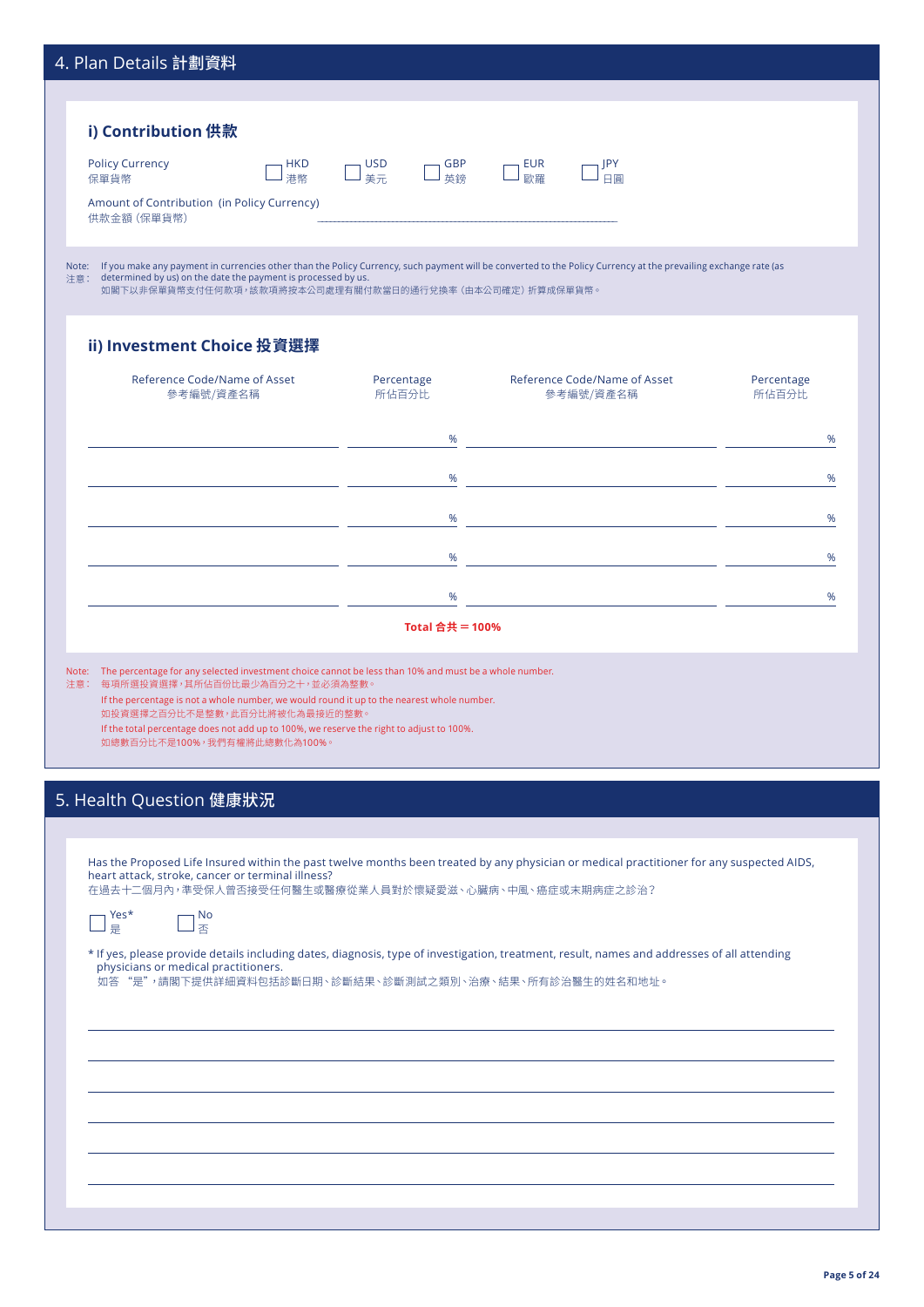## 6. Existing Coverage 現有保障

Please tell us the total insurance policy(ies) on Proposed Policy Owner and Proposed Life Insured in All insurance company(ies): 請告知我們準保單持有人及準保單受保人在所有保險公司的保障:

## **First Proposed Policy Owner 第一準保單持有人**

| Name of Company<br>公司名稱 | Type of Policy (Life insurance,<br>Investment-linked Assurance Scheme)<br>保障類別 (人壽保險,投連壽險) | Total Sum Insured in HKD<br>總保額 (以港幣計算) | Annual Premium Amount in HKD<br>全年供款金額 (以港幣計算) |
|-------------------------|--------------------------------------------------------------------------------------------|-----------------------------------------|------------------------------------------------|
|                         |                                                                                            |                                         |                                                |
|                         |                                                                                            |                                         |                                                |
|                         |                                                                                            |                                         |                                                |
|                         |                                                                                            |                                         |                                                |

## **First Proposed Life Insurred 第一準保單受保人**

| Name of Company<br>公司名稱 | Type of Policy (Life insurance,<br>Investment-linked Assurance Scheme)<br>保障類別 (人壽保險,投連壽險) | Total Sum Insured in HKD<br>總保額 (以港幣計算) | Annual Premium Amount in HKD<br>全年供款金額 (以港幣計算) |
|-------------------------|--------------------------------------------------------------------------------------------|-----------------------------------------|------------------------------------------------|
|                         |                                                                                            |                                         |                                                |
|                         |                                                                                            |                                         |                                                |
|                         |                                                                                            |                                         |                                                |
|                         |                                                                                            |                                         |                                                |
|                         |                                                                                            |                                         |                                                |

# 7. Source of Wealth Verification 財富來源之確認

| 請告知我們誰會支付此投連壽險:                                                                 | Please tell us who will be contributing into this Investment-linked Assurance Scheme:             |
|---------------------------------------------------------------------------------|---------------------------------------------------------------------------------------------------|
| First Proposed Policy Owner<br>第一準保單持有人                                         | Second Proposed Policy Owner (if applicable)<br>第二準保單持有人 (如滴用)                                    |
| Third party payer*<br>第三方付款人*                                                   | Relationship to proposed policy owner                                                             |
|                                                                                 | Reason for paying<br>與付款之原因                                                                       |
| *Remark: Please complete the Third Party Payment Form.<br>請填妥第三方付款聲明表格方式。<br>註: |                                                                                                   |
| 請告知我們閣下如何獲得資金作此投資及此財富來源之總額:                                                     | Please tell us how you acquired the money you are investing and the total amount from its source: |
| Salary/Bonus<br>薪金/花紅                                                           | <b>HKD</b><br>Amount<br>港幣<br>金額                                                                  |
| <b>Savings</b><br>儲蓄                                                            | <b>HKD</b><br>Amount<br>金額<br>港幣                                                                  |
| Others, please specify<br>其他,請註明                                                |                                                                                                   |
|                                                                                 |                                                                                                   |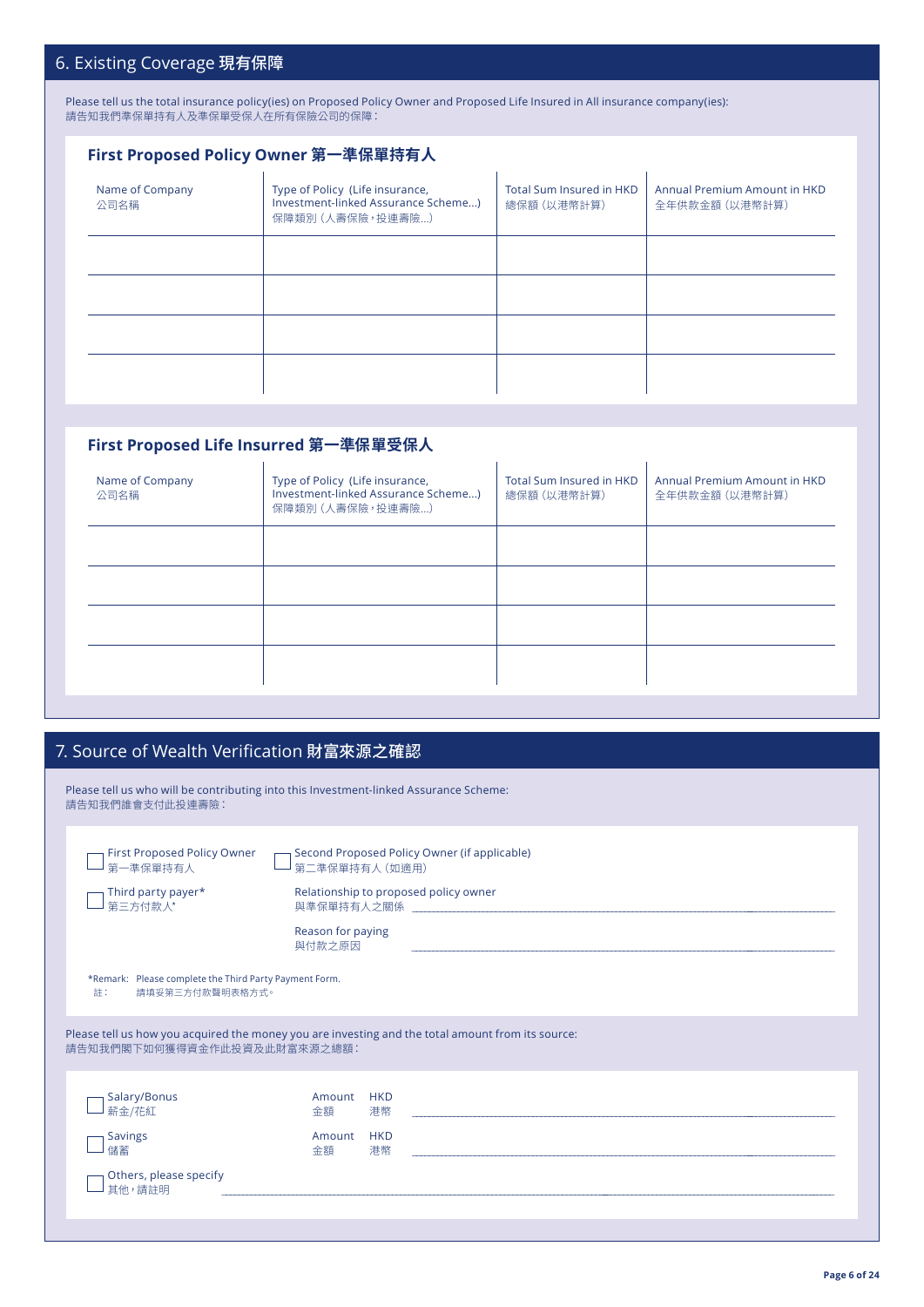## 8. Policy Replacement 轉保

| ייר און אין אבµומרבווובוור <del>וע</del> אי                                                                                              |                                                            |                                                                                                                                                                                                                                                                                                                             |
|------------------------------------------------------------------------------------------------------------------------------------------|------------------------------------------------------------|-----------------------------------------------------------------------------------------------------------------------------------------------------------------------------------------------------------------------------------------------------------------------------------------------------------------------------|
| Name of Insurer of this application:<br>本投保申請的保險公司名稱:                                                                                    | Heng An Standard Life (Asia) Limited<br>恒安標準人壽 ( 亞洲 ) 有限公司 |                                                                                                                                                                                                                                                                                                                             |
| Application/Proposal Number:<br>投保申請書/建議書編號:                                                                                             |                                                            |                                                                                                                                                                                                                                                                                                                             |
| Name of First Proposed Policy Owner:<br>第一準保單持有人姓名:                                                                                      |                                                            |                                                                                                                                                                                                                                                                                                                             |
| arise from:                                                                                                                              |                                                            | In order to fund the purchase of your new life insurance policy, are you using, or do you intend to use some or all of the funds arising from your existing life<br>insurance policy, or any savings made by reducing the premium payable under your existing life insurance policy? For example, such funds or savings may |
| 保險保單?例如,此等資金或金額可能來自:                                                                                                                     |                                                            | 閣下是否使用或打算使用現有人壽保險保單的部分或全部資金,或使用或打算使用通過減少現有人壽保險保單的應付保費而節省的金額,以資助    閣下購買新的人壽                                                                                                                                                                                                                                                 |
| a) sunendering / partially surrendering your existing life insurance policy to obtain its surrender value                                | 就 閣下現有人壽保險保單作出退保/部分退保的安排,以獲得其退保價值                          |                                                                                                                                                                                                                                                                                                                             |
| b) taking out a policy loan (including automatic premium loan) from your existing life insurance policy<br>從 閣下現有人壽保險保單中提取保單貸款(包括自動保費貸款) |                                                            | c) withdrawing policy values from your existing life insurance policy (e.g. cash out dividends or redeem fund units etc.)                                                                                                                                                                                                   |
| d) lapsation of your existing life insurance policy (e.g. by non-payment of premium)                                                     | 閣下現有人壽保險保單中提取保單價值(例如:套現紅利或贖回基金單位等)                         |                                                                                                                                                                                                                                                                                                                             |
| 容許 閣下現有人壽保險保單失效 (例如:終止支付保費)<br>e) exercising the right to a premium holiday under your existing life insurance policy                    |                                                            |                                                                                                                                                                                                                                                                                                                             |
| 行使 閣下現有人壽保險保單中「保費假期」的權利                                                                                                                  |                                                            |                                                                                                                                                                                                                                                                                                                             |
| Yes<br>是                                                                                                                                 | Not yet decided<br>尚未決定                                    | <b>No</b><br>否                                                                                                                                                                                                                                                                                                              |
| Please check one appropriate box only<br>請在適當的方格內填上剔號 (只可選擇一項)                                                                           |                                                            |                                                                                                                                                                                                                                                                                                                             |
|                                                                                                                                          |                                                            |                                                                                                                                                                                                                                                                                                                             |
|                                                                                                                                          |                                                            |                                                                                                                                                                                                                                                                                                                             |
|                                                                                                                                          |                                                            |                                                                                                                                                                                                                                                                                                                             |
|                                                                                                                                          |                                                            |                                                                                                                                                                                                                                                                                                                             |
|                                                                                                                                          |                                                            | Warning: Please answer the above question carefully. Making changes on your existing life insurance policy may not be in your best interest.<br>Your financial adviser must explain to you the financial implications, insurability implications and claims eligibility implications of such changes.                       |
|                                                                                                                                          |                                                            | For this purpose, your financial adviser may require certain information on your existing life insurance policy. You may need to approach the<br>insurer of your existing life insurance policy to obtain accurate and up to date information on your existing policy.                                                      |
|                                                                                                                                          |                                                            | 忠告:請小心回答上述問題。就現有人壽保險保單作出變更未必符合    閣下的最佳利益。閣下的理財顧問 <u>必須向    閣下解釋有關變更對    閣下的財務、受保資格及索</u><br>償資格所構成的影響。因此,閣下的理財顧問可能會向    閣下索取閣下現有人壽保險保單的某些資料。閣下可能需要聯絡現有人壽保險保單的保險公司並向其索取有                                                                                                                                                    |
| 關現有人壽保險保單準確及最新的資料。                                                                                                                       |                                                            | If your answer is "Yes" or "Not yet decided", your financial adviser must explain the "Important Facts Statement - Policy Replacement" to you.                                                                                                                                                                              |
| 若 閣下的回答為「是」或「尚未決定」,閣下的理財顧問必須向 閣下解釋《重要資料聲明書                                                                                               |                                                            | -轉保》。                                                                                                                                                                                                                                                                                                                       |
|                                                                                                                                          |                                                            |                                                                                                                                                                                                                                                                                                                             |
|                                                                                                                                          |                                                            |                                                                                                                                                                                                                                                                                                                             |
|                                                                                                                                          |                                                            |                                                                                                                                                                                                                                                                                                                             |
|                                                                                                                                          |                                                            |                                                                                                                                                                                                                                                                                                                             |
|                                                                                                                                          |                                                            |                                                                                                                                                                                                                                                                                                                             |
| Signature of First Proposed Policy Owner                                                                                                 |                                                            | Date of Signature (dd/mm/yy)                                                                                                                                                                                                                                                                                                |
| 第一準保單持有人簽署                                                                                                                               |                                                            | 簽署日期 (日/月/年)                                                                                                                                                                                                                                                                                                                |
|                                                                                                                                          |                                                            |                                                                                                                                                                                                                                                                                                                             |
|                                                                                                                                          |                                                            |                                                                                                                                                                                                                                                                                                                             |
|                                                                                                                                          |                                                            |                                                                                                                                                                                                                                                                                                                             |
| <b>Signature of Financial Adviser</b><br>理財顧問簽署                                                                                          |                                                            | Date of Signature (dd/mm/yy)<br>簽署日期 (日/月/年)                                                                                                                                                                                                                                                                                |
|                                                                                                                                          |                                                            |                                                                                                                                                                                                                                                                                                                             |
|                                                                                                                                          |                                                            |                                                                                                                                                                                                                                                                                                                             |

Full name of Financial Adviser 理財顧問姓名

Type of License and License No. 牌照類別<mark>及牌照號</mark>碼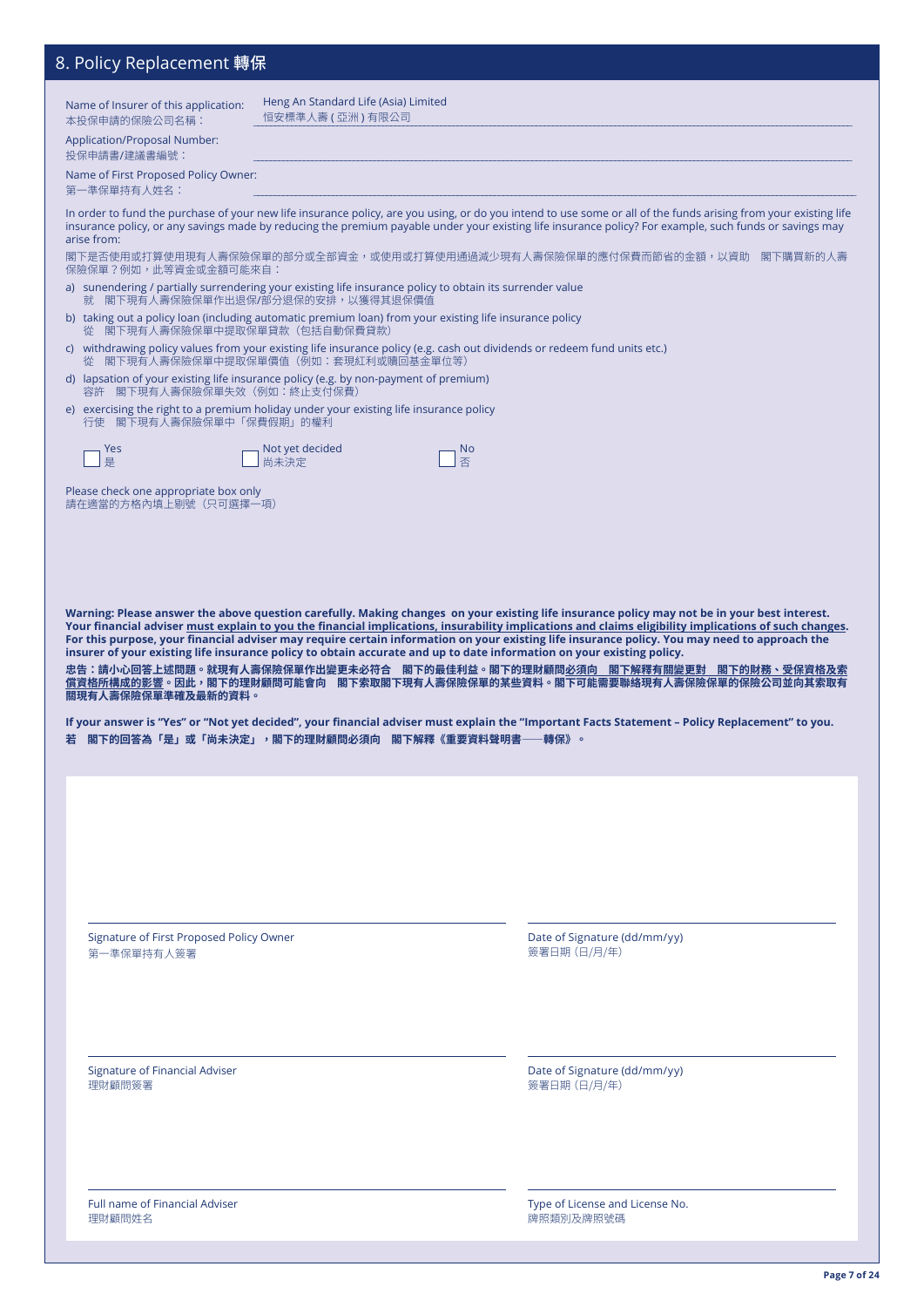#### **I/We HEREBY DECLARE AND AGREE that 本人/吾等 謹此聲明及同意**

1. I/We have read and fully understood the Principal Brochure (comprising the Product Brochure and Investment Choices Brochure) of the policy, the relevant Product Key Facts Statement, and the Benefit Illustration Documents. I/We also understood that Heng An Standard Life (Asia) Limited ("the Company") is an authorised insurer in Hong Kong (and not other jurisdictions) and the policy, if issued, will be domiciled in Hong Kong. I/We acknowledge and agree that the policy, if issued, will be governed by the laws of Hong Kong and subject to the jurisdiction of the Hong Kong courts. I/We fully understand the risks (including but not limited to the counterparty risks, market and investment risks associated with investment in the policy) and merits, as well as the legal, tax and accounting characteristics and consequences of investing in the policy. I/We have consulted my/our own financial, accounting, tax and legal advisers as I/we deem necessary or appropriate;

本人/吾等已閱讀及完全明白本保單的主要推銷刊物(由產品銷售刊物及投資選擇刊物組成),有關產品資料概要及利益說明文件。本人/吾等亦明白恒安標準人壽 (亞洲)有限公司(「貴公司」)是香港(並非其他司法管轄區)獲授權的保險公司,本保單(經發出後)將以香港作為本籍。本人/吾等確認及同意本保單(經發出 後) 將會受香港法律管轄,並受香港法院的司法管轄權管轄。本人/吾等完全明白投資本保單的風險(包括但不限於投資本保單所涉及的交易對方風險、市場及投資風 險)及利弊,以及投資保單的法律、稅務及會計特點及後果。本人/吾等已向本人/吾等的財務、會計、稅務及法律顧問諮詢本人/吾等認為所需或適當的財務、會計、 稅務及法律意見;

- 2. I/We confirm that the Principal Brochure of the policy, the relevant Product Key Facts Statement, the Benefit Illustration Documents and all other advertising or market materials relating to the policy and other insurance products of the Company were distributed to me/us in Hong Kong, and the corresponding solicitation activities and suitability check process were all conducted by my/our authorised insurance broker in Hong Kong. I/We also understand that my/our authorised insurance broker (the principal of the financial adviser) is acting as my/our agent and not the agent of the Company; 本人/吾等確認,本保單的主要推銷刊物、有關產品資料概要、利益說明文件及與本保單及貴公司其他保險產品有關的所有其他宣傳或市場推廣資料,均於香港派發 給本人/吾等,而相關招攬活動及產品適當性檢查程序,均由本人/吾等的授權保險經紀(理財顧問的主事人)在香港進行。本人/吾等亦明白,本人/吾等的授權保險 經紀以本人/吾等的代理人身份行事,並非貴公司的代理人;
- 3. The information I/we disclose in this application will be used by the Company to assess the terms of any cover it is prepared to offer. And I am/we are obliged to supply full information required under this application which is a condition precedent to me/us applying for the cover; 本人/吾等在此申請中披露的資料,將作為貴公司審核其承保條款的依據。本人/吾等有責任提供此申請規定的全部資料,而此為申請受保之先決條件之;
- 4. The answers in this application, the Financial Needs Analysis, the Risk Profile Questionnaire, the Important Facts Statement and Applicant's Declarations and other documents or declarations completed or provided by me/us as required for this application are complete and true and not misleading to the best of my/our knowledge and shall form the basis of and be incorporated into the policy to be issued. If any of the statements and answers given in this application are inaccurate or any material facts have not been disclosed, the Company shall be entitled to cancel the policy or to re-issue the policy with modifications;

本人/吾等於此申請表格、個人財務需要分析表格、風險承擔能力問卷、重要資料聲明書及投保人聲明書及其他本人/吾等按此申請須完成或提交的文件及聲明的答 案乃完整真確,且無誤導成分,並作為擬簽發的保單的根據及屬於保單的一部分。貴公司如發現此申請之陳述及答案有失實之處或有任何主要的事實沒有透露,貴 公司有權取消或重新簽發經修改之保單;

- 5. I/We shall disclose to the Company any change in my/our health or insurability after signing the application until I/we receive the policy; 在本人/吾等簽署本申請書後直至本人/吾等收到保單前,本人/吾等必須向貴公司透露本人/吾等的健康狀況或可保權益的任何改變;
- 6. I/We fully understand that an exit charge(s) or equivalent may be deducted from the policy in the event of early surrender, withdrawal, or suspension of or reduction in premium, etc. I am/We are fully aware that as a result, I/we may suffer a significant loss of principal and/or bonuses awarded and the surrender value and death benefit may be significantly less than the contribution paid under the policy as more fully described in the relevant Product Brochure and/or Product Key Facts Statement. 本人/吾等完全明白,退保費用或同等費用或會因提早退保、提款,或暫停保費或減少保費等而從保單中扣除。本人/吾等完全知悉因此本人/吾等可能須蒙受本金及/ 或獎賞的重大損失,並且退保價值及身故賠償或會大幅小於本保單下繳付之保費,而此等情況於主要推銷刊物及/或產品資料概要中有較詳細載述
- 7. I/We fully understand the nature, structure and risks of the policy, the insurance and investment elements of the policy and the fees and charges at both the scheme level and the underlying investment level; 本人/吾等完全明白本保單的性質、結構及風險、本保單的保險及投資元素及在計劃層面及相連投資層面所收取的費用及收費。
- 8. I/We confirm that: (a) if I/we have selected to pay regular contributions under the policy, I/we have the ability to make such payments throughout the contribution payment term; and (b) I/we have sufficient net worth to be able to assume the risks and bear the potential losses of investing in the policy. I/We have made my/our own determination that the investment is consistent with my investment horizon and investment objectives. At my/ our own discretion, I/we confirm that I/we wish to proceed with my/our investment in the policy; 本人/吾等確認:(a) 若本人/吾等選擇以定期供款模式繳交本保單的供款,本人/吾等在整個供款年期均有能力繳付有關定期供款;及 (b) 本人/吾等具有充足的資產 淨值承擔投資於本保單的風險及潛在虧損。本人/吾等確定根據本人/吾等的判斷,此投資與本人/吾等的投資期限及投資目標相符。本人/吾等確認並按本人/吾等的 意願擬進行本人/吾等於本保單下的投資。
- 9. I/We fully understand that if the policy is expressed to be for the benefit of or purporting to confer a benefit upon my/our spouse or child(ren), or if my/our spouse or child(ren) are named as the beneficiary(ies) of the policy, the policy may be subject to application of the Married Persons Status Ordinance (Chapter 182 of the Laws of Hong Kong) ("MPSO"). In such circumstances, the money payable under the policy may not be able to be used to repay my/our debts. As a result, I/we may not be able to use or effect any assignment of the policy as collateral for any of my/our debts; 本人/吾等完全明白,若本保單表明讓本人/吾等的配偶或子女受益或擬以賦予利益予本人/吾等的配偶或子女,或本保單上將本人/吾等的配偶或子女列為受益人,本 保單可能須符合香港法例第182章《已婚者地位條例》的規定所監管。在該等情況下,本保單下應付的款項可能不可用於償還本人/吾等的債項。因此,本人/吾等可 能不可使用或轉讓本保單作為本人/吾等債項的抵押品。
- 10. With respect to the funds created and/or maintained by the Company that are opened for the allocation of my/our investment under the policy ("Funds"), I/we further understand, acknowledge and agree as follows:
	- 就貴公司開立及/或維持而在本保單下可供分配至本人/吾等投資的基金「基金」而言,本人/吾等明白,承認和同意以下事項:
	- i) any instruction for the subscription, switching, conversion or redemption of the Funds shall be in such quantity and value as may be acceptable to the Company in its sole discretion. I/We further acknowledge that any Cash Account, if it is a product feature of the policy, is not considered as a Fund under it;

任何基金的認購、轉換、兌換或贖回指令將以貴公司以其絕對酌情權所決定的數量和價值執行。本人/吾等進一步確認任何現金戶口(如為本保單的產品特色 之一),將不被視為一項基金;

- as each of the Funds is linked to an external underlying fund, any instruction for the subscription, switching, conversion or redemption of a Fund will be effected subject to any restrictions, limitations, fees and charges and other requirements relating to the subscription, switching, conversion or redemption of the relevant underlying fund; 各項基金均與外部相連基金掛鈎。任何基金的認購、轉換、兌換或贖回指令將受有關相連基金就其認購、轉換、兌換或贖回的禁止、限制、收費及費用和其他 要求所影響;
- each Fund has its own investment objective, fee structure and risk factors and some of them may invest in whole or in part in derivatives or structured products, hence not all the Funds are suitable for the allocation of my investment contents. Before I/we give any instruction for the subscription, switching, conversion or redemption of any Fund, I/we will evaluate my/our own financial situation, risk tolerance level and will seek professional advice where necessary; 各項基金均有其投資目標、收費模式和風險因素。部分基金可能將全部或部分投資金額投資於衍生產品或結構性產品,故並非所有基金均適合予以分配本人/ 吾等的投資金額。在發出任何認購、轉換、兌換或贖回指令前,本人/吾等將衡量自身的財務狀況、風險承受能力及尋求專業意見(如需要);
- iv) without limiting the generality of the foregoing, the Company reserves the right to reject, suspend or defer any instruction to subscribe for, switch, convert or redeem any Fund, in such manner and to the extent necessary, as determined by the Company, to comply with any restrictions, limitations or other requirements relating to the subscription, switching, conversion or redemption (including any restrictions or limitations associated with excessive trading , short term trading or market timing ) of the relevant underlying fund; 在不限制前述的確認下,責公司保留權利以責公司認為必須的万式和程度拒絶、暫停或押後仕何認購、轉換、兌換或贖回仕何基金的指令以符合仕何有關<mark>相</mark> 連基金就其認購、轉換、兌換或贖回的禁止、限制或其他要求(包括就任何禁止或限制過度交易、短線交易或選時交易);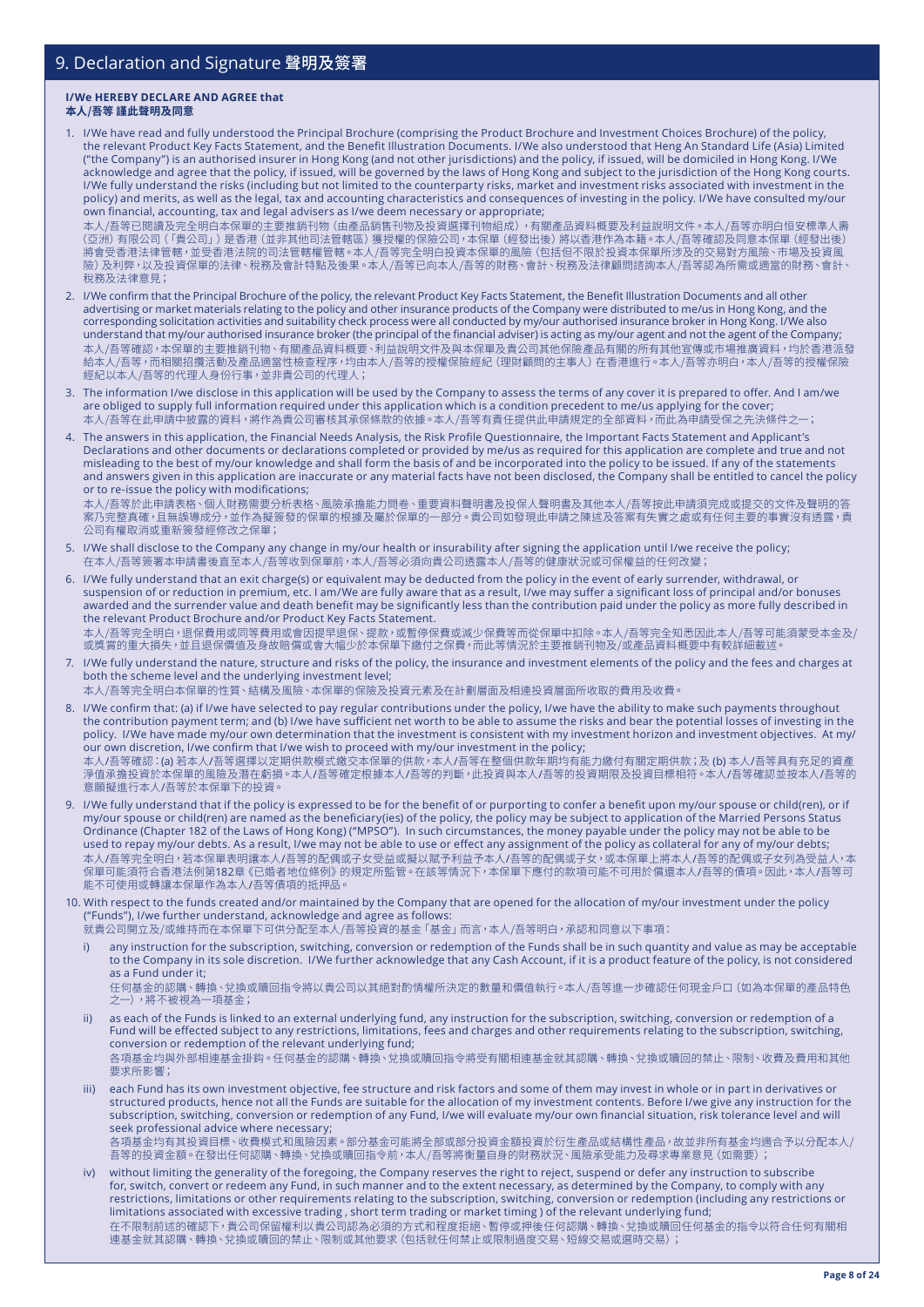- v) without limiting the generality of the foregoing, the Company may deduct from a Fund any amounts to cover any fees, charges or expenses (including any fees and charges associated with excessive trading or short term trading) incurred by the Company in connection with the subscription, switching, conversion or redemption of the relevant underlying fund; 在不限制前文下,貴公司可從基金中扣除任何款額以支付貴公司就任何與認購、轉換、兌換或贖回有關相連基金相關所招致的費用、收費或開支(包括就任何 過度交易或短線交易有關費用或開支);
- vi) the restrictions, limitations, fees and charges and other requirements relating to the subscription, switching, conversion or redemption of the underlying funds are set out in the offering documents, prospectuses and constitutive documents of the relevant underlying funds, and I am/ we are deemed to have read and understood such offering documents, prospectuses and constitutive documents before giving any instruction to the Company for the subscription, switching, conversion or redemption of Funds; 相連基金的限制、局限、收費和費用及和其他有關認購、轉換、兌換和贖回相連基金的要求均在其銷售文件、招股說明書及組成文件中列明。本人/吾等在向貴 公司就任何基金發出認購、轉換、兌換或贖回指令前將被視作已經參閱及明白該等銷售文件,招股說明書及組成文件的內容;
- vii) the Company shall not in any event be liable to me/us for any losses, damages or expenses whatsoever arising out of or in connection with any failure or delay in processing any instruction for the subscription, switching, conversion or redemption of Funds; and 貴公司在任何情況下將不會就任何基金的認購、轉換、兌換或贖回指令被延遲執行或不能執行而產生或與其有關的任何損失,損害或費用向本人/吾等承擔任 何責任;及
- viii) Where there is a switch of investments or funds, the proceeds from the switch-out Fund will first be converted to the policy currency using exchange rates determined by the Company. I/We acknowledge and agree that I/we shall bear all the currency exchange spread and risks associated with such currency conversions which have been explained to me/us. I/We further acknowledge that I am/we are aware that the currency exchange spread will be applied if the currency exchange involves non-HKD transactions and that the spread will be reviewed regularly and could go up as well as down.

若於基金之間轉換投資,基金所轉出的資金或款項將先以貴公司釐定之兌換率折算的保單貨幣計算。本人/吾等確認及同意本人/吾等須承擔已向本人/吾等解 釋的有關貨幣折算所涉及的貨幣匯兌差價及風險。本人/吾等進一步確認已清楚明白如涉及非港元貨幣匯兌,貨幣匯兌差價將被應用,以及貨幣匯兌差價將會 被定期審查,並可能上漲和下跌。

**I/WE HEREBY DECLARE** that I am/we are not a U.S. citizen/resident or a U.S. person for purpose of U.S. federal income tax\* and that, I am/we are not acting for, or on behalf of a U.S. citizen/resident or a U.S. person for purpose of U.S. federal income tax.

**本人/吾等謹此聲明**在美國聯邦薪俸稅\*意義上,本人/吾等並非美國人或美國公民/居民或代表美國人或美國公民/居民而行事。

#### **Note: 注意:**

#### **\*A U.S. citizen or U.S. person is subject to the U.S. federal income tax if: \*為須繳納美國聯邦所得稅的美國公民或美國人士指:**

- I am/we are U.S. citizen(s) or U.S. person(s) who reside outside of the United States; 本人/吾等為身居美國境外的美國公民或美國人士;
- b) I/we hold multiple citizenships, one of which is U.S. citizenship; 本人/吾等持有多重國籍而其中一種為美國國籍;
- c) I was/we were born in the United States (or a U.S. territory) and have not legally surrendered my/our U.S. citizenship (and I/we have not provided the Company with adequate explanation for loss of my/our U.S. citizenship or failure to acquire U.S. citizenship at birth); 本人/吾等於美國或美國領地出生且並無按照法律程序放棄本人/吾等的美國國籍,亦並無向公司就失去美國公民身份或未有基於美國出生取得美國公民身份提供 充分解釋;
- d) I am/we are a corporation or partnership created, organised in or under the laws of the United States; 本人/吾等為在美國或根據美國法律設立、組織的公司或合夥人;
- e) I/we have been issued U.S. alien registration card as lawful permanent resident(s) of the United States by the U.S. Citizenship and Immigration Service ("USCIS"), irrespective of the expiration date and whether such expiration date has passed as of the date I/we sign and complete this application, unless my/our permanent resident card(s) have been officially abandoned, revoked, or relinquished as of the date I/we sign and complete this application; or

本人/吾等已獲美國公民及移民服務局(「美國移民局」)簽發美國外國人登記卡成為合法美國永久居民而不論其屆滿日期亦不論該屆滿日期是早於本人/吾等簽署 及填妥本申請書當日,除非本人/吾等的永久居民卡於本人/吾等簽署及填妥本申請書當日已正式被中止、撤銷或放棄;或

f) I am/we are a U.S. domestic trust in respect of which: (i)(1) a court within the United States is able to exercise primary supervision over the administration of the trust, and (2) one or more U.S. persons have the authority to exercise primary supervision over the administration of the trust; or (ii) the trust has a valid election in effect to be treated as a U.S. person for U.S. federal income tax purposes. 本人/吾等為美國境內信託而(i)(1)美國法庭對該信託的管理可行使主要監管權,且(2)一名或多名美國人士對該信託的管理可行使主要監管權;或(ii)該信託已作出 具效力的選擇以至被視為須繳納美國聯邦所得稅納稅的美國人士

**I/WE HEREBY DECLARE** that the financial adviser/broker has conducted an interview with me/us and has read my/our declaration as stated below, and that:

**本人/吾等聲明**理財顧問/經紀已經與本人/吾等會面及向本人/吾等閱讀以下聲明,本人/吾等現作出該聲明如下:

- Unless otherwise indicated below, I/we are making this application on my/our own account and own risk in my/our personal capacity and is not acting as a nominee, trustee, or agent for any other person or entity; 除非另作說明,本人/吾等純粹為自己作出此申請,並願意承擔其風險。另本人/吾等並非以其他人士或實體之代名人、受托人或代理人的身份作出此申請。 OR 或
- I/We are acting in a capacity other than my/our personal capacity, and am acting in the capacity of a nominee/trustee/agent for and on behalf of ; and
- 本人/吾等並非以個人身份,而以代名人/受托人/代理人的身份代表 (1999年) インディング 作出此申請; 及

- I/We have correctly provided my/our nationality, citizenship and resident status to the agent/broker; and 本人/吾等已向保險代理/經紀正確地提供本人/吾等的國籍、公民身份和居留狀況;及
- I/We have never pleaded guilty to, or been found guilty of any criminal offence, nor am I/are we and my/our immediate family members currently the subject of any criminal investigation or inquiry; and

本人/吾等以往從未曾就任何刑事罪行作出認罪的答辯或被裁定有罪,另本人/吾等及其直系親屬現時亦並不是任何刑事調查或查詢的對象;及

• I am/We and my/our immediate family members are not a politically exposed person, in the sense that I am/we and my/our immediate family members are not or have not been entrusted with prominent public function(s) in Hong Kong or outside Hong Kong, such as heads of state and/ or government, senior politicians, senior government, senior judicial or military officials, senior executives of stated owned corporations and important political party officials, as defined at clause 6.6.5.1 of the Guidance Note on Prevention of Money Laundering and Terrorist Financing issued by the Office of the Commissioner of Insurance in October 2010 (or in any subsequent superseding Hong Kong regulatory provision). 本人/吾等及其直系親屬成員並不是政治人物,意指按保險業監理處於2010 年10 月發出的《防止洗黑錢及恐怖分子的籌資活動指引》第6.6.5.1 條款(或任何其後 取代該條款的香港監管條文) 所定義本人/吾等及其直系親屬成員在香港或香港以外地方,並沒有在目前及以往曾經擔任重要公職的人士,例如國家及/或政府機關 元首、資深政治家、高級政府官員、高級司法人員或高級軍官、國營機構高級行政人員及重要政黨人員等。

I/We declare that I/we will inform the financial adviser or the Company if there is any change of information provided in this Application and/or if there is any place(s) of this Part not representing my own case before or after the policy is issued. If this happens, I am/we are obliged to supply further information as required by the Company for assessment.

-------------<br>本人/吾等聲明本人/吾等如在保單簽發前後本聲明書內提供的資料有任何更改及/或本部分的任何地方並不反映自己的情況,本人/吾等會通知理財顧問或貴公司。介時 本人/吾等亦須向貴公司提交所需其他資料以供評估。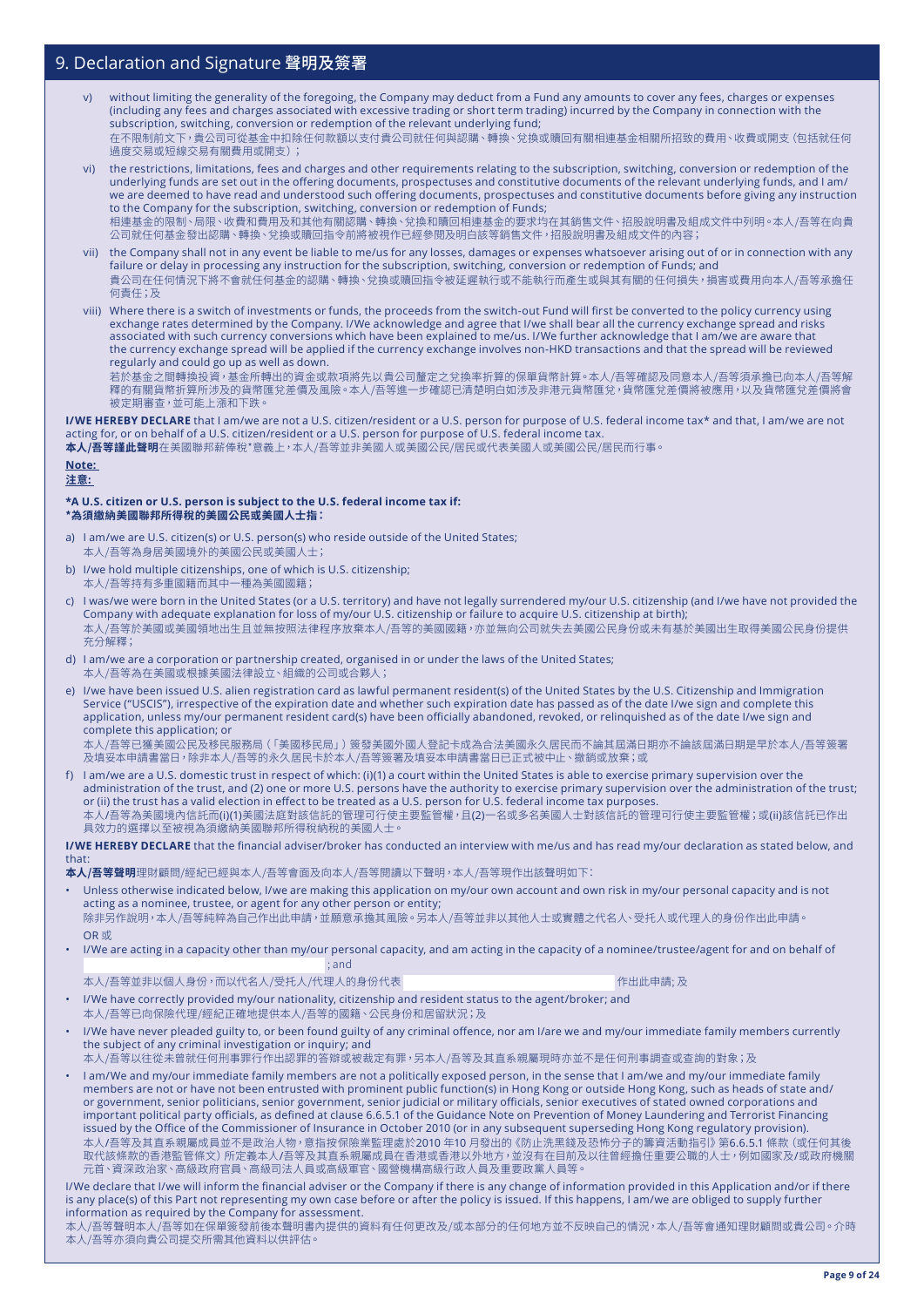#### **I/We HEREBY AUTHORISE that: 本人/吾等特此授權:**

Any licensed physician, medical practitioner, hospital, clinic or other medically related facility, insurance company, the Federation or other

organization, institution or person, that has any record or knowledge of me/us or my/our health, to give to the Company, its reinsurers and authorised representatives any such information for the purpose of assessment of this application or subsequent assessment of any insurance claim under this policy that may be issued pursuant to this application, and such authorisation shall survive me. To avoid any uncertainty, this authorisation shall bind all my/our successors, assignees, executors and administrators and shall remain valid notwithstanding my/our death or incapacity (including but not limited to mental incapacity). A photocopy of this authorisation shall be as valid as the original.

擁有本人/吾等任何資料或本人/吾等健康記錄之任何註冊醫生、醫療從業員、醫院、診所或其他有關醫療機構、保險公司、聯會或其他組織、機構或個人,向貴公司、其再 保險公司及其授權代表提供相關資料,作為評估此申請書或日後評估根據此申請書所簽發之保單之任何索償之用;該授權將在本人/吾等去世後繼續生效。為免產生任何 疑問,本授權書對本人/吾等之繼承人、受讓人、遺囑執行人及遺產管理人均具有約束力。即使本人/吾等死亡或無行為能力(包括但不限於精神上無行為能力),本授權書 仍具效力。此授權書影印副本跟正本同樣有效。

The Company or any of its appointed medical examiners or laboratories may perform the necessary medical assessment and tests to underwrite and evaluate the health status of myself/ourselves in relation to this application and any claim arising thereafter.

貴公司或貴公司任何指定的醫學檢驗人員或實驗室可執行必要的醫學評估和測驗,以核保及評定本人/吾等關於本申請的健康狀況及日後提出的任何索償。

**I/WE HEREBY DECLARE** that before I/we have signed this application form, I/we have thoroughly read the Personal Information Collection Statement provided below and understand that my/our personal data being collected or held from time to time by Heng An Standard Life (Asia) Limited, whether by way of this application form or otherwise, is and will be subject to the purpose and manner of use as indicated in this Personal Information Collection Statement.

**本人/吾等謹此聲明**,本人/吾等在簽署本申請書前已細閱以下的《個人資料收集聲明》,並明白由恒安標準人壽(亞洲)有限公司不時收集或持有(不論是透過本申請書 或是以其他方式收集或持有)本人/吾等的個人資料,不管現時或將來均會按此《個人資料收集聲明》所述的方式用於該聲明下的用途。

### **Personal Information Collection Statement 個人資料收集聲明**

|                                    | Throughout this Personal Information Collection Statement (this "Statement" or "PIC Statement") and the Foreign Tax Reporting and Withholding<br>Obligations Statement (the "Tax Obligations Statement"), certain words and phrases have defined meanings as follows:<br>本個人資料收集聲明 (「本聲明」或 「個人資料收集聲明」) 及外地稅務呈報/稅務責任聲明 (「稅務責任聲明」) 中,若干詞彙的定義如下:                                                                                                                                                                                                                                                                                                                                                                                  |
|------------------------------------|--------------------------------------------------------------------------------------------------------------------------------------------------------------------------------------------------------------------------------------------------------------------------------------------------------------------------------------------------------------------------------------------------------------------------------------------------------------------------------------------------------------------------------------------------------------------------------------------------------------------------------------------------------------------------------------------------------------------------------|
| "Company"<br>「公司」                  | means Heng An Standard Life (Asia) Limited;<br>指 恒安標準人壽 (亞洲) 有限公司;                                                                                                                                                                                                                                                                                                                                                                                                                                                                                                                                                                                                                                                             |
| "Company's group"<br>「公司集團」        | means Heng An Standard Life Insurance Company Limited registered in People's Republic of China (registered number<br>120000400008883) having its registered office at 18F, Tower II, The Exchange, 189 Nanjing Road, Heping District,<br>Tianjin, People's Republic of China, 300051 together with its subsidiaries (including but not limited to the Company),<br>subsidiary undertakings and associated companies (whether direct or indirect) from time to time and a "member of the<br><b>Company's group"</b> shall be construed accordingly;<br>指 根據公司法於中華人民共和國註冊的恒安標準人壽保險有限公司 (註冊編號為120000400008883),註冊辦事處位於中國天津<br>市和平區南京路189號津滙廣場2座18層 (郵編300051) 及其不時直接或間接擁有的子公司 (包括但不限於本公司)、附屬公司與關<br>聯公司, <b>「公司集團旗下公司」</b> 亦按此詮釋; |
| "Company's affiliates"             | means any of the Company's affiliates within the Company's group;                                                                                                                                                                                                                                                                                                                                                                                                                                                                                                                                                                                                                                                              |
| 「公司聯屬公司」                           | 指 任何屬公司集團內的聯屬公司;                                                                                                                                                                                                                                                                                                                                                                                                                                                                                                                                                                                                                                                                                                               |
| "Consenting Person"<br>「同意人士」      | means each of the following:<br>指 每位以下人士:                                                                                                                                                                                                                                                                                                                                                                                                                                                                                                                                                                                                                                                                                      |
|                                    | a) the policy owner;<br>保單持有人;                                                                                                                                                                                                                                                                                                                                                                                                                                                                                                                                                                                                                                                                                                 |
|                                    | b) each person who has beneficial ownership of the Policy;<br>每位享有保單實益擁有權的人士:                                                                                                                                                                                                                                                                                                                                                                                                                                                                                                                                                                                                                                                  |
|                                    | c) each person who is entitled to access the Policy's value (for example, through withdrawal, surrender, policy claim,<br>benefit payment or otherwise), change a Beneficiary, or claim or receive a benefit payment or any person who<br>is entitled to a future benefit under the Policy, including without limitation any policy claimant, assignee and<br>nominated Beneficiary under the Policy; and<br>有權透過提款、退保、保單索償、收取利益等方法取用保單價值,更改受益人,索取或接受收取利益的人士,或根據保單每位日後<br>享有收取利益權利的人士,包括但不限於任何保單索償人、單持承受人及訂明的受益人;及                                                                                                                                                                                                             |
|                                    | d) each person who is entitled to receive a payment (such as a policy claimant, policy claimant and nominated<br>Beneficiary) when an obligation to make any payment under the Policy arises or becomes fixed.<br>當有責任根據保單付款或確定該責任時每位有權接受收取利益的人士(包括保單索償人及指定的受益人)。                                                                                                                                                                                                                                                                                                                                                                                                                                                              |
| "Compliance Obligations"<br>「合規責任」 | means obligations of the Company or of any other members of the Company's group to comply with:<br>指 我們或公司集團任何成員須遵守以下規定的責任:                                                                                                                                                                                                                                                                                                                                                                                                                                                                                                                                                                                                    |
|                                    | a) any applicable local or foreign law, ordinance, regulation, demand, guidance, rules, codes of practice, whether or<br>not relating to an intergovernmental agreement between the governments or regulatory authorities of two or more<br>jurisdictions; and<br>任何適用的本地或外國法律、法令、規定、要求、指引、條例和守則而不論是否有關兩個或以上司法管轄區的政府之間或監管機<br>構之間的協議;及                                                                                                                                                                                                                                                                                                                                                                                         |
|                                    | b) any agreement between the Company (or that of any other member of the Company's group, as the case may be) and<br>any government or taxation authority in any jurisdiction.<br>我們或公司集團其他成員 (視情況而定) 與任何司法管轄區的政府或稅務當局之間的協議。                                                                                                                                                                                                                                                                                                                                                                                                                                                                                                   |
| "Customer"                         | means a person:                                                                                                                                                                                                                                                                                                                                                                                                                                                                                                                                                                                                                                                                                                                |
| 「客戶」                               | 指                                                                                                                                                                                                                                                                                                                                                                                                                                                                                                                                                                                                                                                                                                                              |
|                                    | a) who is treated generally as a customer by the Company, whether the person is:<br>被公司一般常作客户的人士,不論該人士為:                                                                                                                                                                                                                                                                                                                                                                                                                                                                                                                                                                                                                       |
|                                    | i) a policy owner, proposed policy owner, policy assignee, life insured, proposed life insured, party under a trust,<br>payer of insurance premium, beneficiary, payee of insurance benefits, or financial adviser in respect of a product<br>or service of the Company; or<br>公司產品或服務下的保單持有人、準保單持有人、保單受讓人、受保人、準受保人,信託下的當事人,保費支付人、受益人、保險<br>金受款人或理財顧問;或                                                                                                                                                                                                                                                                                                                                                                        |
|                                    | ii) a director, shareholder, officer, or manager of a corporate applicant for insurance or corporate policy owner in<br>respect of a product or service of the Company; and<br>正在申請或已是公司產品或服務的公司投保人或公司保單持有人之董事、股東、主管或經理;及                                                                                                                                                                                                                                                                                                                                                                                                                                                                                                      |
|                                    | b) who has provided personal data to the Company and therefore became data subject of the Company;<br>曾向公司提供個人資料而成為我們資料當事人的人士;                                                                                                                                                                                                                                                                                                                                                                                                                                                                                                                                                                                                 |
|                                    |                                                                                                                                                                                                                                                                                                                                                                                                                                                                                                                                                                                                                                                                                                                                |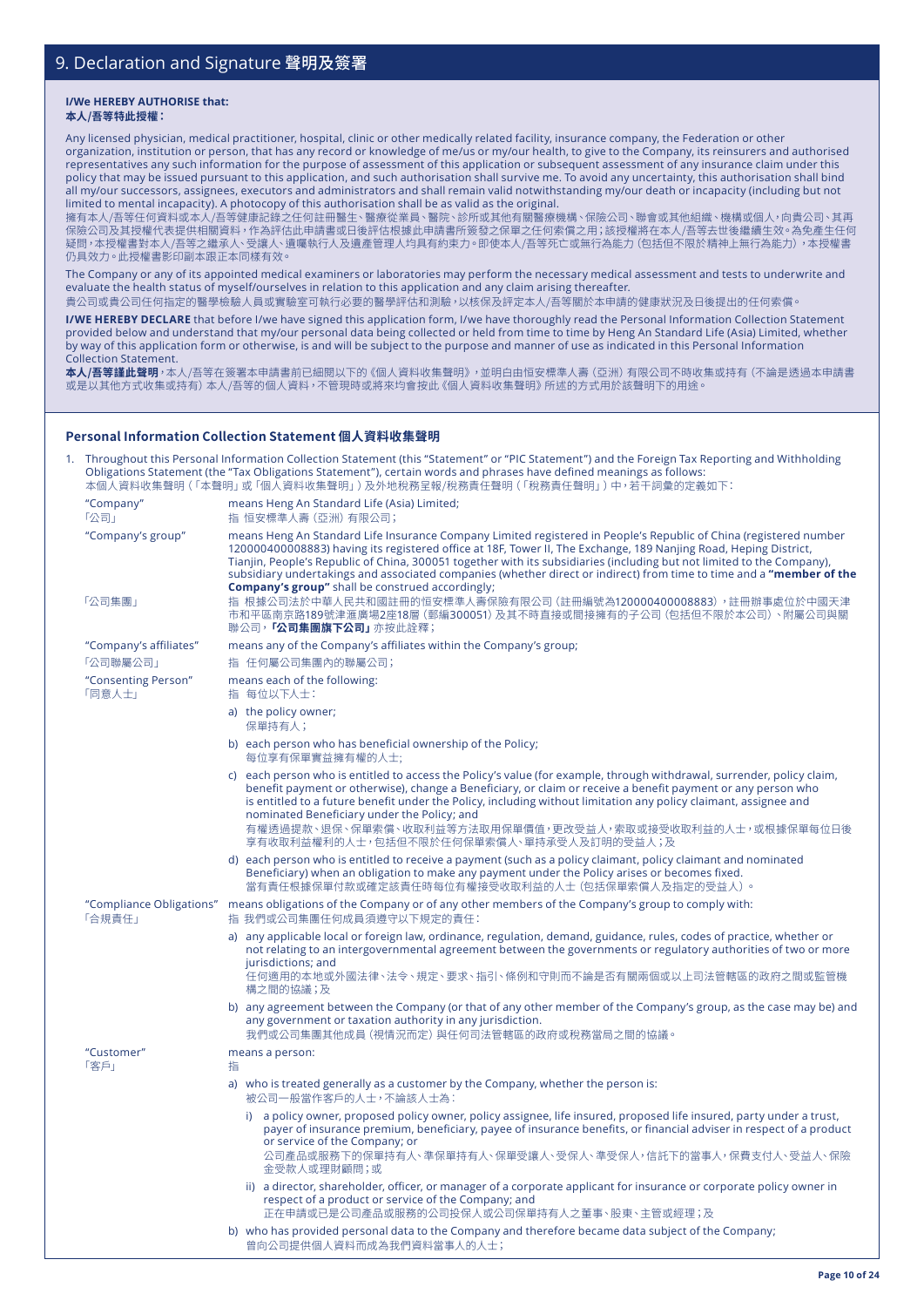|    | "data subject"                   |                              | means, in relation to personal data, the individual (not being a corporate person) who is the subject of the data, and all<br>such individuals as a whole shall be referred to as "data subjects";                                                                                                                                                                                                                                                                                                                   |
|----|----------------------------------|------------------------------|----------------------------------------------------------------------------------------------------------------------------------------------------------------------------------------------------------------------------------------------------------------------------------------------------------------------------------------------------------------------------------------------------------------------------------------------------------------------------------------------------------------------|
|    | 「資料當事人」<br>"Hong Kong"           |                              | 指 就個人資料而言,屬該資料的當事人的個人(並非法人),而所有該等個人統稱為「資料當事人」;<br>means the Hong Kong Special Administrative Region of the People's Republic of China;                                                                                                                                                                                                                                                                                                                                                                               |
|    | 「香港」                             |                              | 指 中華人民共和國香港特別行政區;                                                                                                                                                                                                                                                                                                                                                                                                                                                                                                    |
|    | "PDPO"<br>「私隱條例」                 |                              | means the Personal Data (Privacy) Ordinance, Chapter 486 of the Laws of Hong Kong;<br>指 香港法例第486章之《個人資料 (私隱) 條例》;                                                                                                                                                                                                                                                                                                                                                                                                    |
|    | "personal data"<br>「個人資料」        |                              | means (as defined in the PDPO) any data:<br>指 於私隱條例中符合以下說明的任何資料:                                                                                                                                                                                                                                                                                                                                                                                                                                                     |
|    |                                  |                              | a) relating directly or indirectly to a living individual;                                                                                                                                                                                                                                                                                                                                                                                                                                                           |
|    |                                  |                              | 直接或間接與一名在世的個人有關的;<br>b) from which it is practicable for the identity of the individual to be directly or indirectly ascertained; and                                                                                                                                                                                                                                                                                                                                                                                |
|    |                                  |                              | 從該資料直接或間接地確定有關的個人的身份是切實可行的;及<br>c) in a form in which access to or processing of the data is practicable.                                                                                                                                                                                                                                                                                                                                                                                                            |
|    |                                  |                              | 該資料的存在形式令予以查閱及處理均是切實可行的。                                                                                                                                                                                                                                                                                                                                                                                                                                                                                             |
|    | "Personal Information"<br>「個人資料」 |                              | in respect of a Consenting Person, means:<br>有關同意人士的個人資料指:                                                                                                                                                                                                                                                                                                                                                                                                                                                           |
|    |                                  |                              | a) where the Consenting Person is an individual, his/her full name, date and place of birth, residential address, mailing<br>address, contact information (including telephone number), and any taxpayer identification number, social security<br>number, citizenships, residency(ies) and tax residency(ies);<br>倘同意人士為個人,即其全名、出生日期及地點、居住地址、郵寄地址、聯絡資料(包括電話號碼),及任何納稅人識別編號、社會<br>保障號碼、公民身分、居住地及稅務上的常駐國家;                                                                                                             |
|    |                                  |                              | b) where the Consenting Person is a corporate/entity, its date and place of incorporation or formation, registered<br>address, address of place of business, tax identification number, tax status, tax residency, registered address,<br>address of place of business or (if applicable) such information as the Company may reasonably require regarding<br>each of its substantial shareholders and controlling persons.<br>倘同意人士為公司/機構,即其註冊或成立日期及地點、註冊地址、營業地址、稅務識別編號、稅務狀況、稅務上的常駐國家或<br>(倘適用) 我們合理要求的主要股東及控權人士資料。 |
|    | "Policy Information"             |                              | means any information relating to the Policy including without limitation the Policy number, Policy balance or value,<br>gross receipts, withdrawals and payments from the Policy.                                                                                                                                                                                                                                                                                                                                   |
|    | 「保單資料」<br>"Tax Information"      |                              | 指 有關保單的任何資料,包括但不限於保單編號、保單結餘或價值、總收入、從保單提取及支付的款項。                                                                                                                                                                                                                                                                                                                                                                                                                                                                      |
|    | 「稅務資料」                           |                              | in respect of a Consenting Person, means:<br>有關同意人士的稅務資料指:                                                                                                                                                                                                                                                                                                                                                                                                                                                           |
|    |                                  |                              | a) any documentation or information (and accompanying statements, waivers and consents as the Company may from<br>time to time require or the Consenting Person may from time to time give) relating, directly or indirectly, to the tax<br>status of the Consenting Person;<br>與同意人士稅務狀況直接或間接有關的文件或資料,以及我們不時要求或同意人士不時提供的隨附陳述、放棄及同意文件;                                                                                                                                                                               |
|    |                                  |                              | b) Personal Information of the Consenting Person; and<br>同意人士的個人資料;及                                                                                                                                                                                                                                                                                                                                                                                                                                                 |
|    |                                  |                              | c) Policy Information.                                                                                                                                                                                                                                                                                                                                                                                                                                                                                               |
|    |                                  |                              | 保單資料。<br>2. Nothing in this Statement shall limit the right of Customers as a data subject under the PDPO.                                                                                                                                                                                                                                                                                                                                                                                                           |
|    |                                  |                              | 本聲明並不局限客戶作為資料當事人根據私隱條例所享有的權利。<br>3. From time to time, personal data of Customers are (or will be) collected by or on behalf of the Company to enable it to carry on its day-to-day business                                                                                                                                                                                                                                                                                                                         |
|    | 理投保申請或無法向客戶提供售後服務。               |                              | and to provide services to Customers. Failure to obtain personal data from Customers may result in the Company being unable to process an<br>insurance application or to provide after-sales services to the Customer.<br>為使公司能進行其日常業務及向客戶提供服務,客戶的個人資料會不時由公司收集或由他人代為收集。 <b>若公司未能向客戶取得個人資料,則便可能導致公司無法處</b>                                                                                                                                                                                                            |
| 4. |                                  |                              | Personal data of Customers held by the Company will generally be kept confidential, but the Company may provide, disclose or transfer these<br>personal data to the following persons (whether they are in or outside Hong Kong) for one or more of the purposes set out in paragraph 5 below:                                                                                                                                                                                                                       |
|    | 一個或多個目的:                         |                              | 由公司持有的客戶個人資料一般會被保密,惟公司有可能會向以下人士 (不論是在香港境內或境外) 提供、披露或轉交該等個人資料以便達到下文第5段中述及的                                                                                                                                                                                                                                                                                                                                                                                                                                            |
|    |                                  |                              | a) any reinsurance company to whom any part of the Company's business is ceded;<br>任何承保公司業務之任何部分的再保公司;                                                                                                                                                                                                                                                                                                                                                                                                               |
|    | b)                               |                              | any financial institution or financial service provider who is in a position to process the payment of, or handle the payment instruction or<br>authorisation of any monies to or by the Customer;<br>任何處於適當崗位可處理向客戶支付或收取款項,或可執行向客戶支付或收取款項之付款指示或授權的金融機構或金融服務機構;                                                                                                                                                                                                                                                      |
|    |                                  |                              | c) any healthcare service provider who is engaged to carry out medical assessment on the health of a Customer which will affect the Company's<br>decision on processing an insurance application or a claim;                                                                                                                                                                                                                                                                                                         |
|    |                                  | or the Company's affiliates; | 任何受聘負責檢驗客戶健康狀況而該檢驗結果會影響公司處理投保申請或索償決定的醫療服務機構;<br>d) any professional adviser or service provider who is engaged to provide independent advice or service in a specialised area to the Company and/                                                                                                                                                                                                                                                                                                                    |
|    |                                  |                              | 任何受聘向公司及/或公司聯屬公司提供獨立意見或專門範疇服務的專業顧問或服務機構;                                                                                                                                                                                                                                                                                                                                                                                                                                                                             |
|    | e)                               |                              | any person in connection with any claims made by the Customer or otherwise involving the Customer in respect of any products and/or<br>services provided by the Company or the Company's affiliates, including any claims investigation agency;<br>任何就公司或公司聯屬公司產品及/或服務與客戶提出索償 (或以別的形式被涉及客戶) 有關的人士,包括任何索償調查機構;                                                                                                                                                                                                        |
|    | f)                               | associations or federations; | any person to whom the Company and/or the Company's affiliates are under an obligation to make disclosure under any Compliance<br>Obligations or the requirements of any present or future laws, rules, regulations, codes, treaties or guidelines binding or enforceable on them,<br>including any regulators, government authorities, international organisations or alliances, courts, adjudicators, and/or any industry bodies,                                                                                  |
|    |                                  |                              | 任何公司及/或公司聯屬公司根據所須遵守的任何合規責任或現有或未來法例、規則、法規、守則、條約或指引而對其有披露責任的人士,包括任何監管機構、<br>政府部門、國際組織或聯盟、法院、裁判機構及/或任何行業團體、協會或聯會;                                                                                                                                                                                                                                                                                                                                                                                                       |
|    | g)                               |                              | any insurance intermediary authorised by the Company and/or the Company's affiliates to promote, sell, or provide after-sales services in<br>relation to, any of the products and services of the Company and/or the Company's affiliates;<br>任何獲公司及/或公司聯屬公司授權以進行推廣或銷售公司及/或公司聯屬公司任何產品及服務,或就有關產品及服務提供售後服務的保險中介機構;                                                                                                                                                                                                     |
|    |                                  |                              |                                                                                                                                                                                                                                                                                                                                                                                                                                                                                                                      |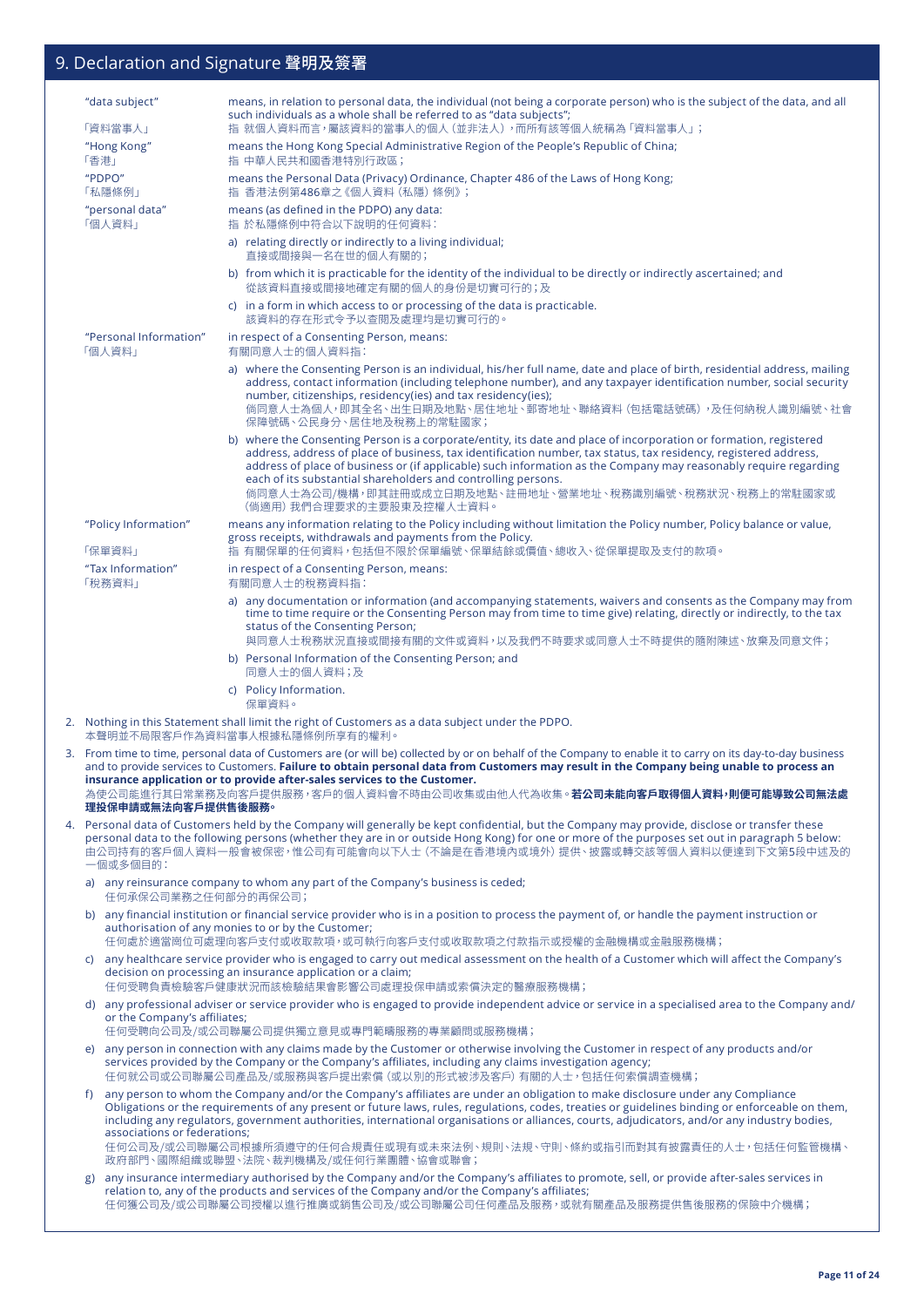- h) any actual or proposed assignee of the Customer's insurance policy issued by the Company and/or the Company's affiliates; 任何獲發公司及/或公司聯屬公司繕發保單的客戶之實際或準受讓人;
- i) any actual or proposed purchaser of parts or all of the Company's business and/or those of the Company's group together with its advisers in the transaction;
- 任何公司及/或公司集團部分或全部業務的實際或準買家,及其交易顧問;
- j) any agent, contractor or external service provider who is engaged to provide administrative, audit, data processing, document managing, mailing, printing, payment, storage, technology, telecommunication, or other services to the Company and/or the Company's affiliates in connection with the daily operation of their respective businesses; 任何受聘向公司及/或公司聯屬公司就其日常之營運提供行政、審計、資料處理、文檔管理、郵遞、印刷、付款、儲存、技術、電訊,或其他服務的代理商、承包商 或外界服務供應商;
- k) any external service provider who is engaged to provide any service which will enhance or add value to the overall experience of the Customer in enjoying the products and/or service of the Company and/or the Company's affiliates; 任何受聘向客戶提供讓其對公司及/或公司聯屬公司產品及/或服務更為滿意或享有提升服務的外界服務機構;
- l) any research agent or service provider who is engaged to carry out any market surveys or studies; 任何受聘進行市場調查或研究的調查代理或服務供應商;
- m) any of the Company's affiliates; and 任何公司聯屬公司;及
- n) any person described in paragraph 7(d) below for the purpose of direct marketing, in case the Customer has given consent for using personal data in relation to such purpose.
	- 任何在客戶同意讓其個人資料被用作直接促銷用途的前題下,於下文第7(d)段所述的人士。
- 5. The purpose(s) for which the personal data of Customers may be used will vary depending on the circumstances and their context of collection, but the purposes perceived by the Company will include the following:
	- 客戶個人資料的用途會因不同情況及收集的背景有異,惟公司屬意用途將包括:
	- a) to offer a quotation for insurance to a Customer, and to assess, evaluate (including the merits and/or suitability of a product or service to a Customer), process, approve and/or underwrite an insurance application, a claim and/or service request from a Customer arising from the application or thereafter; 提供投保報價予客戶,以及評估、衡量(包括產品及/或服務是否有利於及/或適合客戶)、處理、批准及/或受理客戶的投保申請、索償及/或源於客戶投保申請 或其後的服務要求;
	- b) to provide subsequent or ongoing services to a Customer in relation to an insurance application or policy; 提供有關投保申請或保單的跟進或持續服務予客戶;
	- c) to carry out matching procedures as defined in the PDPO; 執行私隱條例中界定的核對程序;
	- d) to carry out credit assessments on Customers whose credit worthiness is under regular or special review; 進行客戶信用評估,不論該評估為定期或特別審查;
	- e) to carry out surveys for gathering Customer opinion and/or statistical analysis on Customer's behavior or mentality; 進行調查以收集客戶意見及/或作出客戶行為或心態的統計分析;
	- f) to process a payment or a Customer's payment instructions and/or direct debit authorisations; 處理付款或執行客戶的付款指示及/或直接付款授權;
	- g) to determine any amount of indebtedness owing to or from a Customer; 確定欠付客戶或客戶欠付的任何款項;
	- h) to verify a Customer's identity in accordance with any compliance procedures, including those intended to combat terrorist financing, fraud and/or money laundering or otherwise for the purpose of ensuring the Company's Group's Compliance with the Compliance Obligations; 按任何合規程序驗證客戶的身份,包括旨在打擊恐怖活動融資、欺詐及/或洗黑錢活動的程序或在其他情況下用以確保公司集團依從合規責任的程序;
	- i) to maintain an update database of personal data of Customers; 設立及更新客戶個人資料的數據庫;
	- j) to facilitate research or design of insurance or other related financial services and/or products which may be suitable for Customers; 促進研究或設計可能適合客戶的保險或其他相關金融服務及/或產品;
	- k) to enforce a Customer's obligations in respect of an insurance application or policy; 執行客戶在投保申請或保單下的責任;
	- l) to enable an actual or proposed assignee of the Customer's insurance policy, or an actual or proposed purchaser of the Company's business, to evaluate the transaction intended to be the subject of the assignment or purchase; 協助客戶保單的實際或準受讓人或公司業務的實際或準買家,以評估在有關轉讓或買賣交易下的事宜;
	- m) to fulfill the disclosure requirements of any Compliance Obligations, laws, legislation, regulations, codes or guidelines as may in present or future and from time to time be applicable to the Company and/or the persons as listed in paragraph 4 above to whom the Company had transferred personal data of the Customer;

遵守現時或將來不時適用於公司及/或上文第4段所列從公司手上取得客戶個人資料之人士的任何合規責任、法例、法規、規章、守則或指引底下的披露規定; n) to enable the Company to carry on its normal business and day-to-day operations and to meet its liquidity and solvency requirements

- according to law; 令公司能繼續經營其正常業務及日常運作,以及符合有關法例對流動資金及償付能力的規定;
- o) to procure any service which will enhance or add value to a Customer's enjoyment of the products and/or service of the Company and/or the Company's affiliates;

取得任何讓客戶對公司及/或公司聯屬公司產品及/或服務更為滿意或享有額外價值的服務;

- p) to exercise the Company's rights as more particularly provided in the insurance policy, including the right of subrogation; 行使公司在保單中列明的權利,包括代位權;
- q) to comply with any obligations, requirements, policies, procedures, directives, or guidelines in respect of sharing data and information within the Company's group and/or any other use of data and information in accordance with group-wide compliance procedures; and/or 遵守公司集團內對共享數據與資料,及/或根據集團通用的合規程序將數據與資料用作其他用途的相關責任、規定、政策、程序、指令或指引;及/或
- r) to market the service, product and/or subject as further described in paragraph 7 below. 推廣下文第7段所詳述的服務、產品及/或事項
- 6. Under the laws, regulations and international agreements for the implementation of automatic exchange of financial account information ("AEOI") and the U.S. Foreign Account Tax Compliance Act ("FATCA"), financial institutions are required to identify account holders (including certain policy owners and beneficiaries) and controlling persons of certain entity policyholders who are reportable foreign tax residents and report their Tax Information (including but not limited to their name, address, jurisdiction(s) of tax residence, tax identification number in that jurisdiction(s), account balance and income information) to the local tax authority where the financial institution operates or directly to the U.S. Internal Revenue Service. The local tax authority will provide this information to the tax authority of the reportable foreign tax resident's country of tax residence on a regular, annual basis. Without limiting the generality of this Personal Information Collection Statement, the Company will use the Tax Information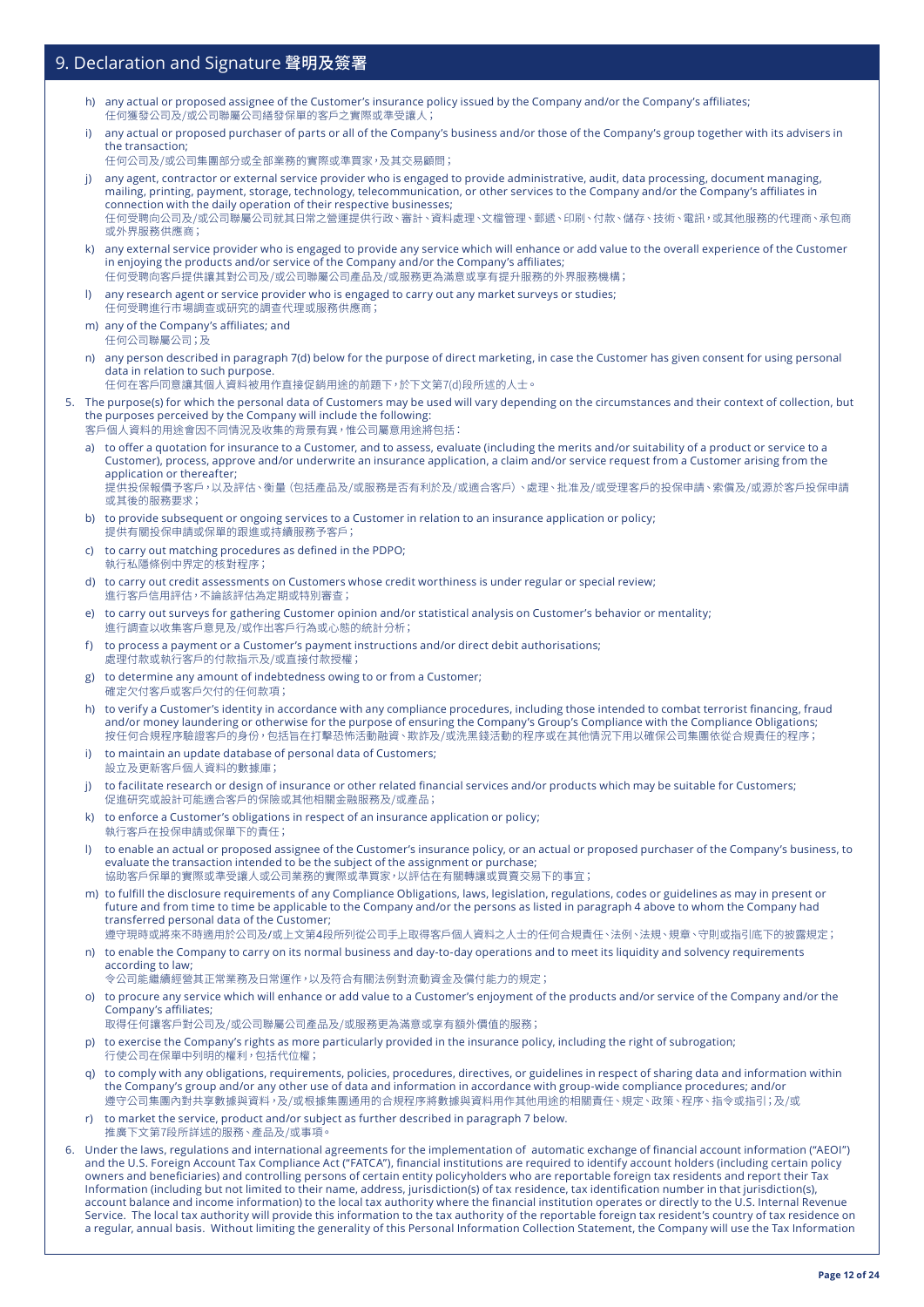for the purposes of AEOI and FATCA. The Tax Information may be transmitted by the Company to the Hong Kong Inland Revenue Department or any other relevant domestic or foreign tax authority for transfer to the tax authority of another jurisdiction. The Tax Information may be transmitted by the Company to the U.S. Internal Revenue Service.

根據實施的自動交換財務帳戶資料(「自動交換資料」)和美國海外帳戶稅收合規法案(「合規法案」)的法律、法規及國際協定,財務機構須辨別具有須申報外國 稅務居民身份的帳戶持有人(包括某些帳戶持有人及保單受益人)和某些實體保單持有人的控權人,並向財務機構營運當地的稅務部門或直接向美國國稅局申報其 稅務資料(包括但不限於姓名、地址、稅務居住地、該稅務居住地的稅務編號、帳戶結餘及收入資料)。當地稅務部門將每年定期將上述資料交予須申報外國稅務 居民所屬稅務居住地的相關稅務部門。在不限制個人資料收集聲明下,本公司會將收集的稅務資料用於自動交換資料及合規法案。本公司會將稅務資料傳遞給香港 稅務局或其他本地或海外稅務部門用於轉交其他司法管轄區的稅務部門。本公司亦可能將稅務資料轉交給美國國稅局。

#### **7. Use of Personal Data in Direct Marketing 使用個人資料作直接促銷用途**

The Company intends to use the personal data of Customers for direct marketing purpose and the Company requires their consent (including an indication of no objection) for the purpose. In this connection:

公司擬使用客戶個人資料作直接促銷用途,惟公司的該用途須取得客戶同意(包括其表示不反對)。就此,請留意:

a) the name, contact details (including telephone numbers, mailing addresses and email addresses), gender, date of birth, transaction pattern or behavior, financial background, and demographic data (collectively, "Selected Personal Data") being held by the Company may from time to time be used in direct marketing; and

公司所持有客戶的姓名、聯絡資料(包括電話號碼、郵寄地址及電郵地址)、性別、出生日期、交易模式及行為、經濟背景及人口統計數據(統稱「選定個人資 料」)可被不時用作直接促銷用途;及

b) information delivered by post, electronic mails, SMS, telephone calls, and/or other means of communication may be used by the Company in achieving its direct marketing purpose; and

公司可透過以郵寄、電郵、短訊、電話及/或其他通訊方式轉遞的資料以達到其直接促銷用途;及

c) the classes of service, product and subject in relation to the Company's direct marketing may include: 有關公司作直接促銷的服務、產品及項目可包括:

- i) insurance, investment, financial planning, asset and wealth management and related services and/or products; 保險、投資、財務策劃、資產和財富管理及相關服務及/或產品;
- ii) lucky draw, games, media event and/or seminar; and 抽獎、遊戲、傳媒活動及/或講座;及
- iii) reward, loyalty, privilege and/or special-offer programs; 獎勵、長期客戶、優惠及/或特惠計劃;
- d) the classes of service, product and subject described above may be provided or solicited by the Company and/or: 上述服務、產品及項目可能由公司及/或下述各方提供或取得:
	- i) any of the Company's affiliates; 任何公司聯屬公司;
	- ii) third party financial institutions, investment firms, investment advisers and investment service providers; and 第三方金融機構、投資行、投資顧問及投資服務機構;及
	- iii) third party providers of reward, loyalty, privilege and/or special-offer programs; 獎勵、長期客戶、優惠及/或特惠計劃的第三方提供者;
- e) in addition to marketing the classes of service, product and subject described above for and by itself, the Company also intends to provide the Selected Personal Data of Customers to all or any of the persons described in paragraph 7(d) above for use by them in marketing those classes of service, product and subject, and the Company requires the consent of those Customers (including an indication of no objection by them) for such purpose; and 除為自己或靠自己直接促銷上述服務、產品及項目外,公司亦擬提供選定個人資料予上文7(d)段所述之全部或任何人士用於其促銷該等服務、產品及項目上,

惟公司須取得該等客戶的同意(包括其表示不反對);及

- **f) if a Customer does not wish to allow the Company to use or provide to other persons any of his/her Selected Personal Data for direct marketing purpose, the Customer can exercise his/her right of objection and notify the Company. 客戶如欲拒絕公司使用,或提供選定個人資料予其他人士使用作直接促銷,可行使反對權並通知公司。**
- 8. Under and in accordance with the PDPO, a data subject has the following rights: 根據私隱條例,資料當事人有權:
	- a) to check whether the Company holds data relating to him/her and access to such data; 查證公司是否持有其資料及查閱有關資料;
	- b) to require the Company to correct any data relating to him/her which is inaccurate; and 要求公司改正有關其本人不準確的任何資料;及
	- c) to ascertain the Company's policies and practices in relation to personal data and to be informed of the kind of personal data held by the Company; and 查閱公司有關個人資料的政策及實際程序,以及了解公司所持個人資料的種類;及
	- d) to request the Company not to use his/her data for direct marketing purpose and the Company must then cease the use for that purpose without charge.
	- 免費要求公司不得就直接營銷目的使用其資料,以及公司隨後必須停止就該用途使用其資料。
- 9. In accordance with the PDPO, the Company has the right to charge a reasonable fee for processing any data access request.
	- 根據私隱條例,公司有權就處理任何查閱資料的要求收取合理費用。
- 10. The requests described above may be made in writing to the Data Protection Officer, Heng An Standard Life (Asia) Limited, 12/F., Lincoln House, Taikoo Place, 979 King's Road, Quarry Bay, Hong Kong.

上述要求可以書面形式郵寄予恒安標準人壽(亞洲)有限公司之資料保護主任,地址為香港鰂魚涌英皇道979號太古坊林肯大廈12樓。

### **11. Foreign Tax Reporting and Withholding Obligations Statement ("Tax Obligations Statement")**

### **外地稅務呈報/稅務責任聲明(「稅務責任聲明」)**

- a) Provision of information
	- 提供資料
	- i) I/We agree to provide the Company with the Personal Information of myself/ourselves and, where reasonably required by the Company, of any other Consenting Person in such manner, in such form and within such time, as the Company may from time to time require. 本人/吾等同意向公司提供本人/吾等的個人資料,亦會應公司的合理要求,按公司不時要求的方式、形式及時間向公司提供其他同意人士的個人資料。
	- ii) Where there is any change or addition to the Personal Information of myself, and, where applicable, any other Consenting Person, I/we agree to update the Company promptly (and in any event no later than 31 days of the change or addition) of the change or addition. 倘本人/吾等及任何同意人士(倘適用)的個人資料有任何更改或增加,本人/吾等同意當有更改或增加會盡快(無論如何不遲於更改或增加後的31天)通 知公司有關的更改或增加。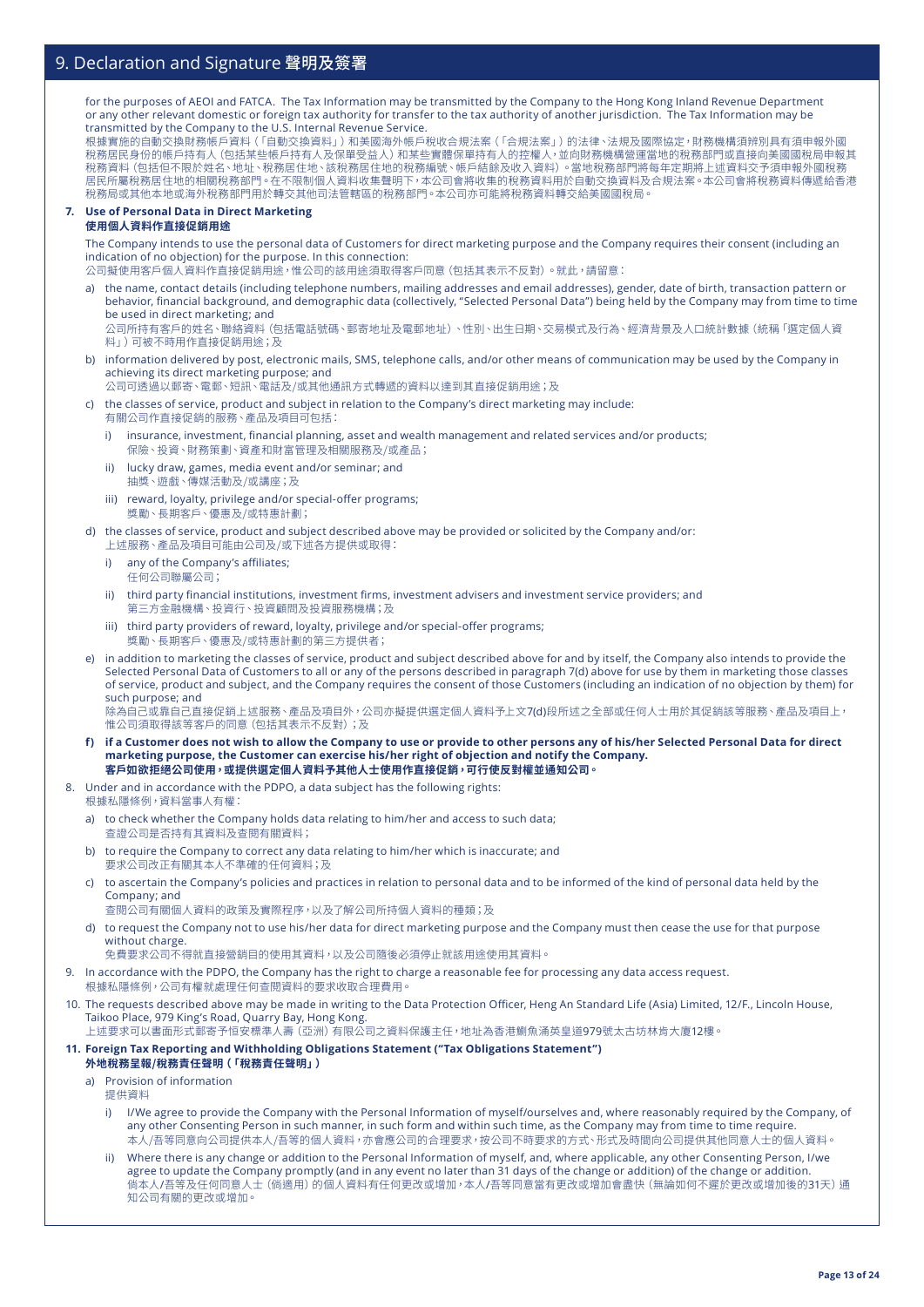- iii) I/We agree that I/we shall, and, where applicable, shall procure such other Consenting Person(s) to, complete and sign such documents and do such things, as the Company may reasonably require from time to time for the purposes of ensuring the Company's compliance with the Compliance Obligations.
- 本人/吾等同意會應公司不時合理的要求,自行及(倘適用)促使有關的其他同意人士填妥及簽署有關文件及辦理有關事宜,以確保公司遵守合規責任。 iv) I/We agree that the Company may directly require any other Consenting Persons to provide or confirm accuracy of their Personal
- Information without involving me/us if the Company reasonably considers it to be appropriate. 本人/吾等同意,倘公司有理由認為恰當,可毋須通過本人/吾等直接要求其他同意人士提供其個人資料或確認個人資料是否準確。

#### b) Disclosure of information

資料披露

- i) I/We agree that the Company and/or any other members of the Company's group may disclose the Tax Information of myself/ourselves and any other Consenting Person(s) to any government or tax authority in any jurisdiction for the purpose of ensuring compliance with Compliance Obligations (including but not limited to obligations under the laws, regulations and international agreements for the implementation of automatic exchange of financial account information ("AEOI") and the U.S. Foreign Account Tax Compliance Act ("FATCA")) on the part of the Company or on the part of the Company's group. 本人/吾等同意公司及/或公司集團任何成員可向任何司法管轄區的政府或稅務當局披露本人/吾等及任何同意人士的稅務資料,以確保公司或公司集團遵
- 守合規責任(包括但不限於任何實施的自動交換財務帳戶資料(「自動交換資料」)和美國海外帳戶稅收合規法案(「合規法案」)的法律、法規及國際協 定)。
- ii) I/We hereby waive, and, where reasonably required by the Company, agree to procure any other Consenting Person(s) to waive, any applicable restrictions which would otherwise hinder the ability of the Company and/or any other members of the Company's group to disclose Tax Information in the manner as described in this paragraph 11(b) of the Tax Obligations Statement (or in the relevant policy provision relating to foreign tax reporting and withholding obligations).

本人/吾等謹此放棄並(倘公司合理要求)同意促使其他同意人士放棄可能妨礙公司及/或 [公司集團] 其他成員按稅務責任聲明第11(b)段(或有關外地稅務 呈報或稅務責任的相關保單條文)所述方式披露稅務資料的任何相關限制。

iii) I/We agree that the Company may directly require any other Consenting Person to agree to the disclosure as described in this paragraph 11(b) of the Tax Obligations Statement (or in the relevant policy provision relating to foreign tax reporting and withholding obligations) and/ or waive any otherwise applicable restrictions on such disclosure, if the Company reasonably considers appropriate. 本人/吾等同意,倘公司有理由認為恰當,可毋須通過本人/吾等直接要求其他同意人士同意按稅務責任聲明第11(b)段 (或有關外地稅務呈報或稅務責任的 相關保單條文)所述作出披露及/或放棄相關披露的相關限制。

#### c) Failure to Provide Information

無法提供資料

#### I/We agree that:

本人/吾等同意:

- where I/we fail to comply with my/our obligations under paragraph 11(a) of the Tax Obligations Statement; or 倘若本人/吾等不遵守稅務責任聲明第11(a)段所載本人/吾等的責任;或
- ii) where any of the other Consenting Persons fails to comply with the Company's requirements described in paragraph 11(a)(iv) or 11(b)(iii) of the Tax Obligations Statement; or
- 倘若其他同意人士不遵守稅務責任聲明第11(a)(iv)段或第11(b)(iii)段所述公司的要求;或
- iii) where the Personal Information (regardless of whether it is in relation to me/us or any other Consenting Person) is inaccurate, incomplete or not promptly updated; or

倘若個人資料(不論是否與本人/吾等或任何其他同意人士有關)不準確、不完整或未有及時更新;或

iv) for whatever reason the Company and/or any other members of the Company's group is prevented (under Hong Kong law or otherwise) from making the disclosure of the Tax Information of myself/ourselves and/or any other Consenting Person(s) to the relevant government or tax authorities in the relevant jurisdiction,

公司及/或[公司集團]任何其他成員不論任何原因(根據香港法律或其他原因)遭禁止向相關司法管轄區的相關政府或稅務當局披露本人/吾等及/或任何其 他同意人士的稅務資料,

the Company may take one or more of the following actions at any time:

- 公司可於任何時間採取以下一項或多項行動:
- I) deduct from or withhold part of any amounts payable under the Policy; 扣減或不予支付任何保單應付款項;
- II) terminate the Policy (in which case, the Company will pay me/us the Policy Account Value less any applicable fees and charges and less any withholding or deductions required pursuant to the Compliance Obligations); and 終止保單 (在此情況下,公司會向本人/吾等支付經扣減任何相關費用及收費和根據合規責任所指定的任何不予支付或扣減款項後的保單賬戶價值); 及
- III) provide (whether before or after the termination of the Policy) the Tax Information relating to me/us and/or any other Consenting Persons to such government or tax authority(ies) in any jurisdiction,

向任何司法權區的相關政府或稅務當局提供(不論在保單終止之前或之後)有關本人/吾等及/或任何其他同意人士的稅務資料,

as may be required by the Company to ensure its compliance with the Compliance Obligations. 如公司按其需要以確保其遵守合規責任。

#### d) Confirmations

確認

#### I/We confirm and agree that:

本人/吾等確認並同意:

i) any agreement, waiver, confirmations given in, or to be given pursuant to, the Tax Obligations Statement or the relevant policy provision relating to foreign tax reporting and withholding obligations are irrevocable;

. - - - ...<br>根據稅務責任聲明或有關外地稅務呈報或稅務責任的相關保單條文作出的任何協議、放棄及確認均不可撤銷;

- ii) neither the Company nor any member of the Company's group shall be liable for any costs or loss that I/we (or any other Consenting Persons) may incur because of the Company and/or any member of the Company's group taking any actions permitted by or exercising any powers under the Tax Obligations Statement or the relevant policy provision relating to foreign tax reporting and withholding obligations; 由於公司或恒安標準人壽保險集團任何成員根據稅務責任聲明或有關外地稅務呈報或稅務責任的相關保單條文所容許或授權採取的行動引致本人/吾等 (或任何其他同意人士)蒙受的任何費用或損失,公司或恒安標準人壽保險集團任何成員均毋須負責;
- iii) I/we must obtain or, as the case may be, have obtained the requisite consent from each Consenting Person for the provision of his/her Tax Information to the Company and the disclosure of any of such Tax Information by the Company and/or any of the Company's affiliates under paragraph 11(b) of the Tax Obligations Statement (or the relevant policy provision relating to foreign tax reporting and withholding obligations);

本人/吾等必須或(視乎情況而定)已經取得每位同意人士所需的同意,以提供彼等的稅務資料予公司,而公司及/或公司任何聯屬公司可根據稅務責任聲 明第 11(b)段(或有關外地稅務呈報或稅務責任的相關保單條文)披露任何該等稅務資料;

iv) I/we must inform each Consenting Person of the Company's powers under the Tax Obligations Statement (and the relevant policy provision relating to foreign tax reporting and withholding obligations); 本人/吾等必須將稅務責任聲明(及有關外地稅務呈報或稅務責任的相關保單條文)所載公司的權力告知每位同意人士;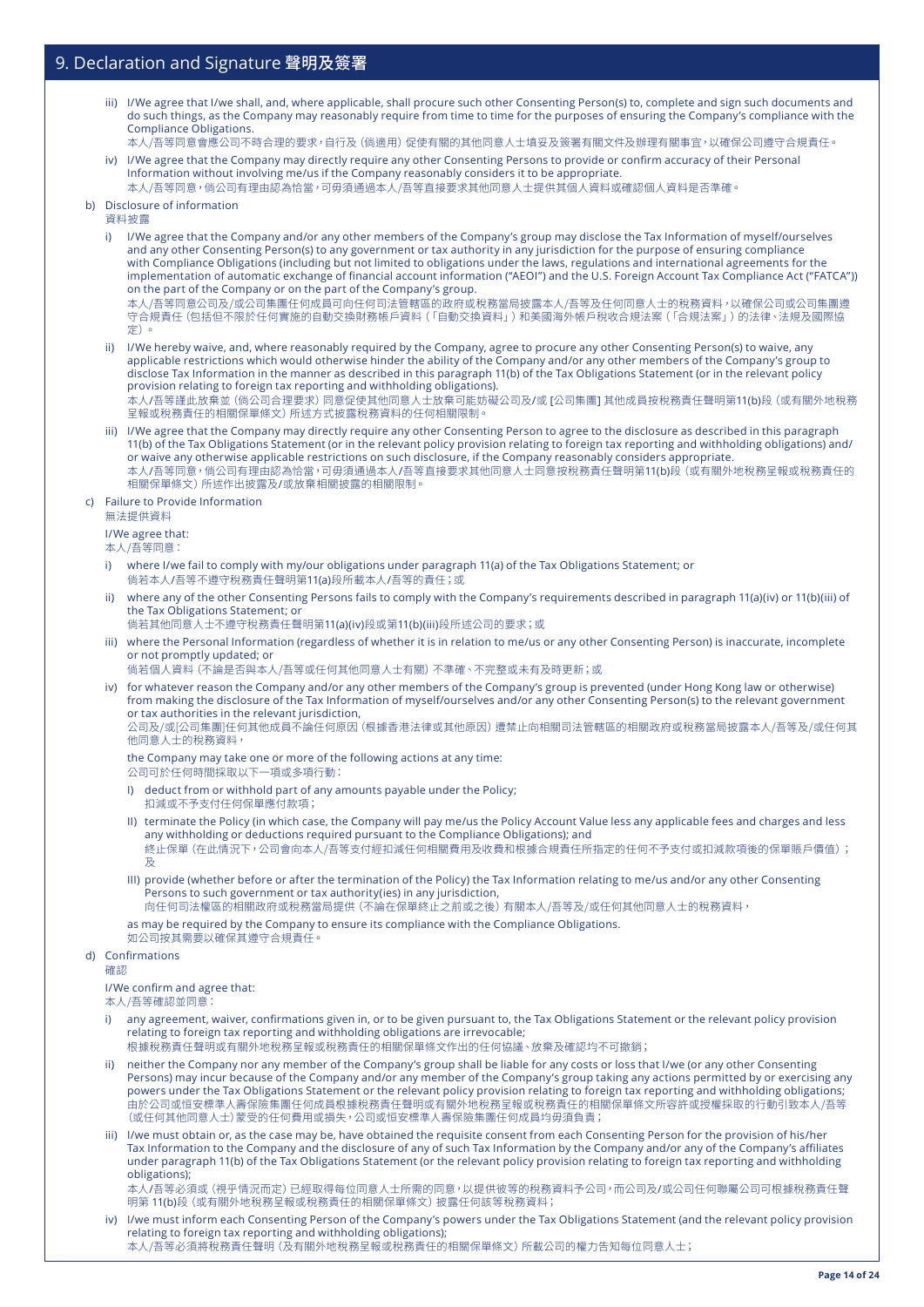- v) the Tax Obligations Statement (and the relevant policy provision relating to foreign tax reporting and withholding obligations) are without prejudice, and in addition, to any of the Company's rights or powers under any other policy provisions or this application form; and 稅務責任聲明(及有關外地稅務呈報或稅務責任的相關保單條文)並不影響任何其他保單條文或本申請表格所載公司的權利或權力並屬於以外的權力;及
- vi) Where there is any withdrawal or payment under the Tax Obligations Statement (or the relevant policy provision relating to foreign tax reporting and withholding obligations) for any reason, the withdrawal amount or payment amount will at all times be subject to the exercise of the Company's powers under paragraph 11(c)(I) and (II) of the Tax Obligations Statement; 無論任何原因凡有稅務責任聲明(或有關外地稅務呈報及稅務責任的相關保單條文)所指的任何提款或付款,提款金額或付款金額均任何時間須受限於 稅務責任聲明第11(c)(I) 及 (II) 段所公司權力的行使;
- vii) the Tax Obligations Statement shall form an integral part of the Policy once this application is accepted by the Company. 一旦申請獲公司接納,稅務責任聲明即屬保單的一部分。
- 12. If there is any inconsistency between the English and Chinese versions of this Statement, the English version shall prevail. 中英文版本如有歧異,概以英文版為準。

Go Green initiative is designed to allow you to receive, after policy issuance, our e-notifications to your latest email address to view the following electronic notices in your customer login account: (1) anniversary statements, (2) investment choices notifications (if applicable), and (3) confirmation for fund switching or re-direction application (if applicable). This service will extend to other notices between you and the Company from time to time. If you choose to receive our e-notifications and view electronic notices, please tick the box below. On our acceptance of your application and issuance of policy to you, we will send an initial password for you to set up your customer login account (if applicable). Once the account is activated, we will send an e-notification to your latest email address to remind you to set up and activate your customer login account to view the electronic notices. For more details of the set up instructions, please visit our Go Green section under our website https://www.hengansl.com.hk/en/help-and-support/go-green. 無紙化通訊計劃是讓您於保險保單簽發後接收本公司發送給您最新電郵地址的電子通知,並查閱客戶賬戶內以下的電子通訊:(1) 年度結單、(2) 投資選擇通知(如適 用) 及 (3) 確認基金轉換或重新調配申請 (如適用) 。本服務亦將適用於本公司不時向您發出的其他通訊。如您選擇接收電子通知及查閱電子通訊,請勾選下列方格。 富本公司完成批核您的保險申請及簽發保車後,本公司會發送一個初次登人密碼給您以登記您的客戶登人賬戶(如適用)。富客戶登人賬戶成功建立後,本公司將向 您最新的電郵地址發送電子通知,以提醒您登入客戶登入賬戶查閱上載至賬戶內的電子通訊。有關客戶登入帳戶的登記方式之詳情,請瀏覽我們的網站 https://www.hengansl.com.hk/tc/help-and-support/go-green的「綠色生活」專頁。

I hereby declare and agree to receive any e-notifications to be given to me by any electronic communication means as per my latest contact information as notified to Heng An Standard Life (Asia) Limited.

我特此聲明並同意恒安標準人壽(亞洲)有限公司根據我告知貴公司之最近相關聯繫資料,通過任何電子通訊方式發送電子通知給我。

**I/WE HEREBY DECLARE** that in relation to the Company's intended use of my/our personal data in direct marketing as explained in paragraph 7 of the PIC Statement, I/we understand that I/we may indicate my/our objection to such use by checking the tick-box provided below. Unless I/we have done so, it shall be my/our intention to give consent to the Company to such use and the signature(s) given by me/us at the end of this Part 9 shall be deemed good evidence of our consent.

**本人/吾等謹此聲明**,有關恒安標準人壽(亞洲)有限公司(「貴公司」)擬將本人/吾等的個人資料用作個人資料收集聲明中第7段所述的直接促銷用途,本人/吾等明白 .<br>./吾等可剔選以下空格表示反對。除非本人/吾等有作出如此表示,否則本人/吾等的意願將可被視為是同意貴公司將本人/吾等的個人資料用作所描述的直接促銷 用途,而本人/吾等在本申請書第9部分末的簽字將可被視為是表示同意的確據。

I/WE OBJECT to the use of my/our personal data for direct marketing purpose

本人/吾等反對本人/吾等的個人資料用作直接促銷用途

**I/WE HEREBY DECLARE** that any personal data provided by me/us to the Company (whether by way of this application form or otherwise) which is in relation to a third party not being myself/ourselves has been obtained by me/us in compliance with the PDPO, and the relevant third party has explicitly agreed to the disclosure of his/her personal data to the Company for the purposes set out in the PIC Statement above. I/we agree to indemnify and hold harmless the Company against all loss, liability and cost which the Company may incur or suffer as a result of, or in connection with, any breach of my/our declaration contained in this paragraph.

**本人/吾等謹此聲明**,任何由本人/吾等向貴公司提供(不論是透過本申請書或其他方式提供)有關第三者(而非本人/吾等)的個人資料乃是以符合個人資料(私隱)條 例規定的手法取得,而有關第三者已明確同意向貴公司披露其個人資料作上文個人資料收集聲明所述的用途。本人/吾等同意彌償及確保貴公司免受因本人/吾等違反 於本文下的聲明而產生或引致的任何損失、責任或費用。

**I/WE HEREBY ACKNOWLEDGE that** I/we have been given reasonable opportunity to seek independent advice (whether of the legal, financial or other nature) in relation to this application form and the declarations above prior to the submission of this application form. **本人/吾等確認**,本人/吾等在遞交本申請書前已被給予充分機會就本申請書及上述聲明徵求獨立法律、財務或其他性質的意見。

#### **Commission Disclosure for Brokers under the Prevention of Bribery Ordinance 根據防止賄賂條例對保險經紀佣金的披露**

**I/We understand, acknowledge and agree that, as a result of my/our purchasing and taking up the policy to be issued by the Company, the Company will pay the authorised insurance broker commission during the continuance of the policy (including renewals), for arranging the said policy. Where the applicant is a body corporate, the authorised person who signs on behalf of the applicant further confirms to the Company that he/she is authorised to do so.**

**本人/吾等明白、確知及同意貴公司會就本人/吾等購買及接受其繕發的保單,於保險有效期內(包括續保期)向負責安排有關保單的獲授權保險經紀支付佣金。假如申 請人為法人團體,代表申請人簽署的獲授權人進一步向貴公司確認他/她已獲該法人團體如此授權。**

**I/We further understand that the above agreement is necessary for the Company to proceed with the application. 本人/吾等亦明白貴公司必須取得本人/吾等以上的同意,才可以處理其保險申請。**

## **Joint Policy Owners - E-Policy Service 聯名保單持有人-電子保單服務**

### **WE HEREBY AGREE AND DECLARE THAT 吾等謹此同意及聲明:**

- 1. Where the Policy has more than one Policy Owner, each of us will be jointly and severally liable for all actions performed or instructions given to the Company through e-policy service in relation to the Policy, including redirection and/ or switching investment choices instruction entered through the e-policy service, regardless of which Policy Owner gives or enters such instruction. 若保單擁有一名以上的保單持有人,吾等各人將對透過電子保單服務就保單採取的所有行動或向貴公司發出的指示承擔個別和共同責任,包括透過電子保單服務 輸入的投資選擇更改及/或轉換指示,而不論是哪一名保單持有人發出或輸入該等指示。
- 2. When using the e-policy service, each of us shall have full authority, acting individually and without notice to any other Policy Owners, to deal with the Company as fully and completely as if the sole Policy Owner of the Policy. 在使用電子保單服務時,吾等各人將擁有單獨 (無需通知任何其他保單持有人) 與貴公司開展交易的全部授權和資格,猶如吾等各人是保單的唯一保單持有人。
- 3. Each of us authorises the Company to follow and act upon any instructions given or entered by any of us through e-policy service concerning any matter pertaining to the Policy which includes redirection and/ or switching of investment choices of the Policy. We understand that the Company is not responsible for determining the purpose or propriety of any instructions received from any of us through e-policy service.
- 吾等各人授權貴公司遵照及依照吾等透過電子保單服務就保單相關事項(包括保單投資選擇的更改及/或轉換)發出或輸入的任何指示。吾等理解,貴公司不負責 確定透過電子保單服務收自吾等之指示的目的或適切性。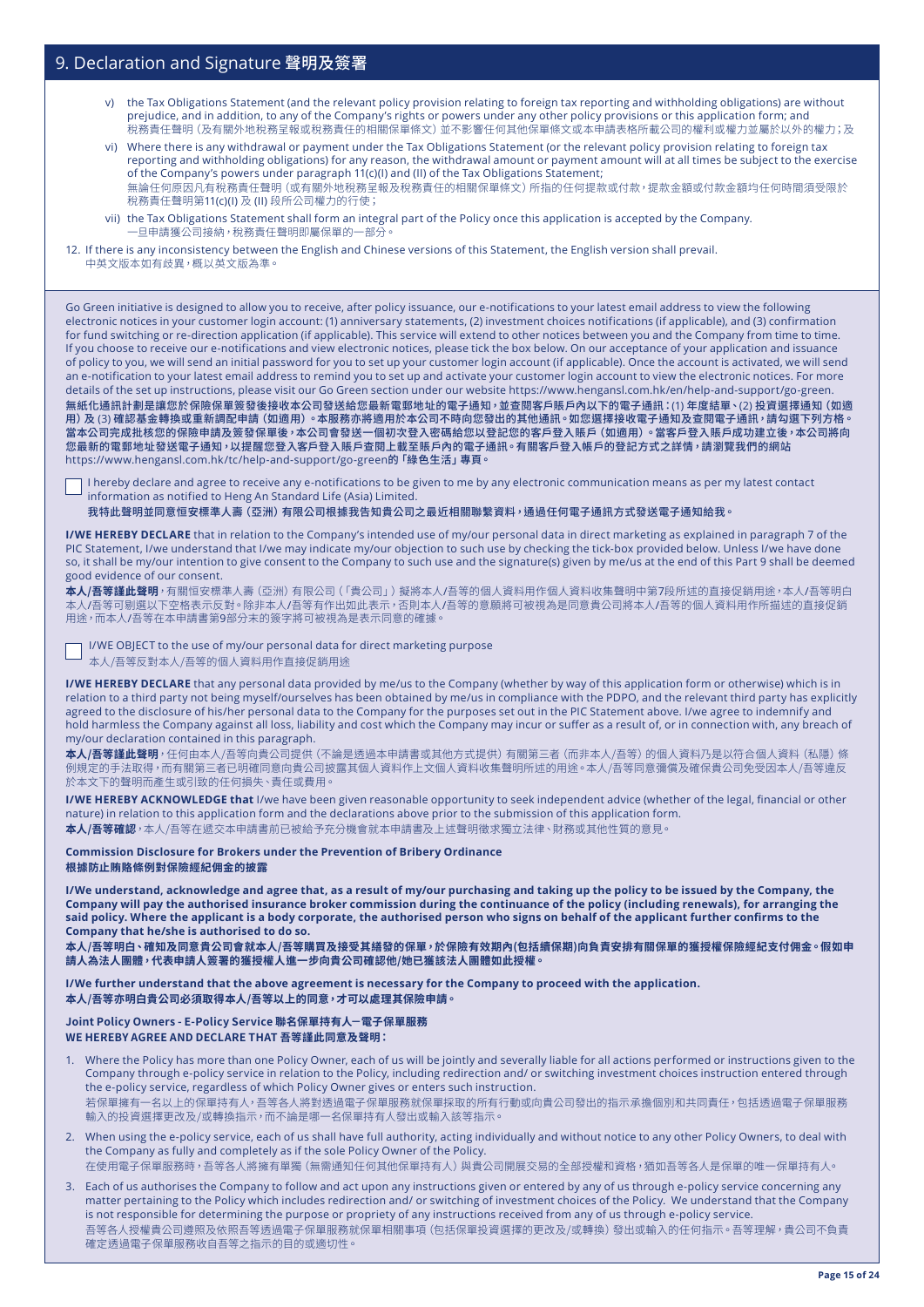- 4. In the event of a dispute between or among us of which the Company has notice, we understand that the Company reserves the right, but is not obligated, to place restrictions on e-policy service for the Policy. 若吾等之間存在糾紛且貴公司已就此發出通知,吾等理解貴公司保留權利(但無責任)以對保單的電子保單服務施加限制。
- 5. Upon successful completion of redirection and/ or switching investment choices instruction made by any of us through e-policy service, we understand that the Company will send a written notification to all of us. 在成功完成吾等透過電子保單服務所發出的更改及/或轉換投資選擇指示後,吾等理解貴公司將向吾等所有人發送書面通知。

**Cancellation Rights and Refund of Premium(s) within Cooling-off Period 冷靜期內取消保單的權利及退還保費** 

**I/We understand that I/we have the right to cancel this policy and obtain a refund of any premium(s) paid without interest, from which we may deduct a market value adjustment to cover any investment loss resulting from realising the value of any assets acquired through our investment of any premiums paid at that time, if applicable, provided no claim has been made under this Policy, by giving a written notice to the Company. I/We understand that to exercise this right, the notice of cancellation must be signed by me/us and received directly by the Company at 12/F, Lincoln House, Taikoo Place, 979 King's Road, Quarry Bay, Hong Kong within the Cooling-off Period. I/We understand that the Cooling-off Period is the period of 21 calendar days immediately following either the day of delivery of the policy or the Cooling-off Notice to me/us or my/our nominated representative (whichever is earlier). I/We understand that the Cooling-off Notice is a notice that will be sent to me/us or my/our nominated representative by the Company to notify me/us of the Cooling-off Period around the time the policy is delivered. 本人 / 吾等明白本人 / 吾等有權以書面通知要求貴公司取消保單並獲退還不帶利息的已繳保費,惟貴公司會於退款中扣除市值調整,以彌補貴公司以保費購買的資產 於當時變現所招致之投資損失 ( 如適用 ),前提是未就本保單提出任何索賠。本人 / 吾等明白為行使這項權利,該取消保單的通知必須由本人 / 吾等簽署並由貴公司在 香港鰂魚涌英皇道 979 號太古坊林肯大廈 12 樓於冷靜期內直接收到。本人 / 吾等明白冷靜期為緊接保單或冷靜期通知書交付予本人 / 吾等或本人 / 吾等的指定代表 之日起計的 21 個曆日的期間(以較早者為準)。本人 / 吾等明白冷靜期通知書是由貴公司在交付保單時致予本人 / 吾等或本人 / 吾等的指定代表的一份通知書,以就冷 靜期一事通知本人 / 吾等。**

Signature of First Proposed Policy Owner 。<br>第一準保單持有人簽署

Date of Signature (dd/mm/yy) 簽署日期(日/月/年)

Signature of First Proposed Life Insured (if other than the Proposed Policy Owner) 第一準保單受保人簽署 (如與準保單持有人不同)

Date of Signature (dd/mm/yy) 簽署日期(日/月/年)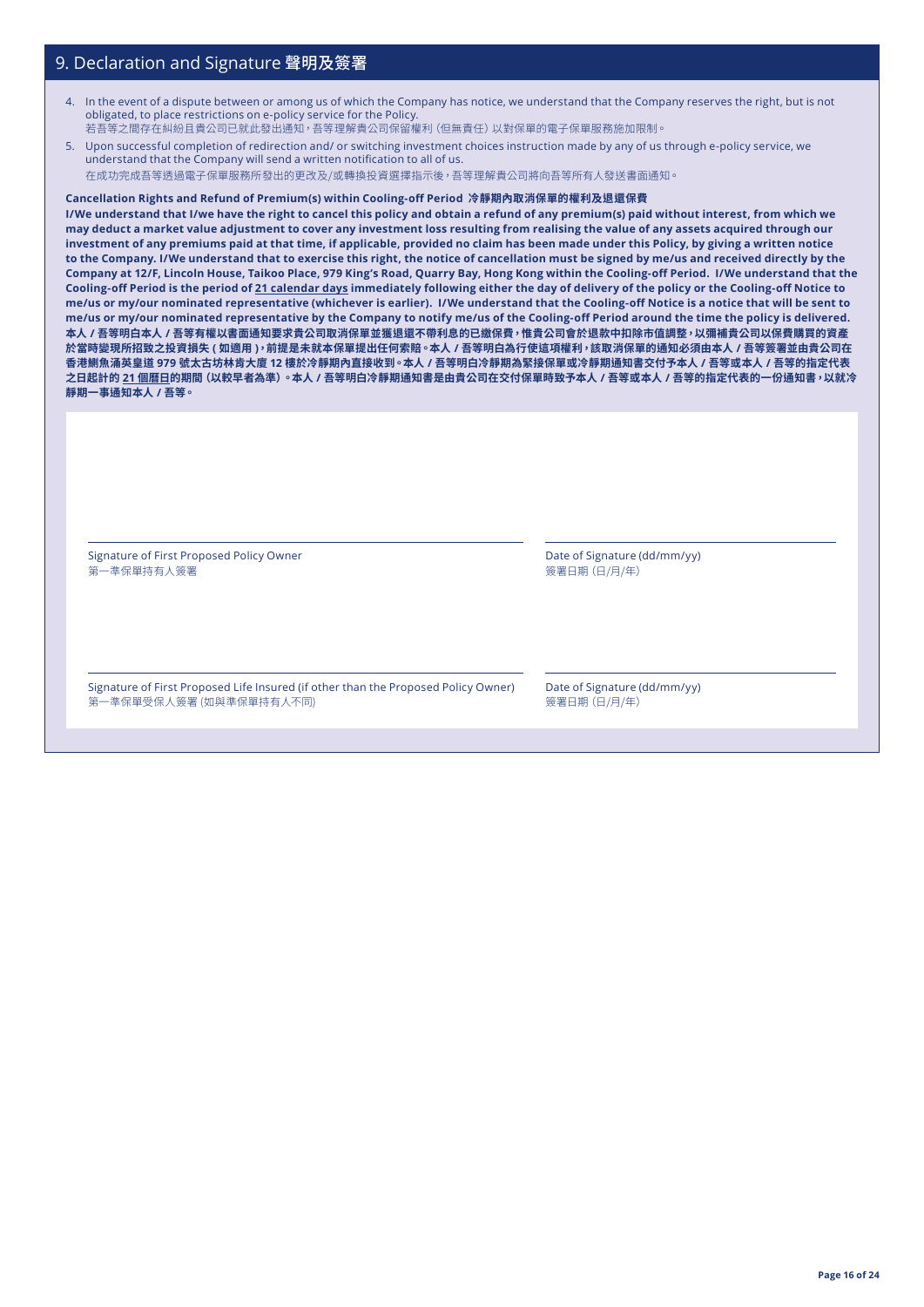#### **Declaration of financial adviser/witness 理財顧問/見證人聲明**

- 1. I certify that I have seen and verified the contents of the original identification documents provided in this application.
- 本人謹此證實已細閱及核對本申請書內所提供有關文件正本之內容。
- 2. I confirm that I have explained to the Proposed Policy Owner(s) the requirement and the effect of completing the Financial Needs Analysis, the Risk Profile Questionnaire, the Important Facts Statement and Applicant's Declarations and other documents or declarations completed or provided by the Proposed Policy Owner(s) as required for this application (together, the "Associated Documents"). 本人確認,本人已向準保單持有人說明填報個人財務需要分析表格、風險承擔能力問卷、重要資料聲明書及投保人聲明書及其他準保單持有人按此申請須完成或提 交的文件或聲明(合稱「相關文件」)之要求和影響。
- 3. I also confirm that I have taken reasonable steps to ensure that the funding is legitimate, and where sourced from the Proposed Policy Owner's earnings are in line with the Proposed Policy Owner's income.
- 本人並確認已採取合理之行動,以確保資金合法來源,以及在資金來自準保單持有人收入之情況下與準保單持有人之收入相符。
- 4. I further confirm that I have explained to the Proposed Policy Owner(s) the contents of his/her/their declaration under the heading Declaration and Signature in a language of the Proposed Policy Owner's/Owners' choice. I also confirm that he/she is/they are, in my opinion, respectable and trustworthy and that the provision of my services may be extended to him/her/them. Consequently, I would have no hesitation in recommending him/her/them to Heng An Standard Life (Asia) Limited as a client.

本人亦確認本人已採用準保單受保人選擇之話言向其完整地解釋標題為《聲明及簽署》部份其聲明的內容。本人亦確認按本人意見他/她/他們均具有良好名聲及值得<br>信任以至本人樂意向他/她/他們提供服務。因此本人將毫不猶豫地推薦他/她/他們作為客戶予恒安標準人壽(亞洲)有限公司。

5. I declare that to the best of my knowledge, all the information provided with this application is true and complete and that I will provide further information if required.

本人謹此聲明,就本人所知,本申請書內提供的資料均屬全部事實,而本人會應要求提供進一步資料。

6. As a technical representative of the insurance broker, I acknowledge that I have the duty to understand and assess the insurance and investment needs of the Proposed Policy Owner(s), and recommend suitable investment-linked assurance schemes to him/her/them based on such needs. For this purpose, I certify that I have assessed the knowledge, expertise and investment experience of the Proposed Policy Owner(s) in investmentlinked assurance schemes, and am satisfied that the Proposed Policy Owner(s) is reasonably suitable to invest in the ILAS named in this application and its underlying investment choices in light of all the circumstances.

I have complied with the requirements of the Hong Kong Federation of Insurers on sales of investment-linked assurance schemes (including the completion of the Financial Needs Analysis, Risk Profile Questionnaire and Important Facts Statement and Applicant's Declarations). 作為保險經紀公司的業務代表,本人確認本人有責任了解和評估準保單持有人的保險和投資需要,並根據他/她/他們的需要而推薦適合投資相連人壽保險計劃。為 此,本人謹此證實本人已評估準保單持有人對投資相連人壽保險計劃的認識專業知識及投資經驗,並在所有情況下信納準保單持有人乃合理地適合投資於本申請, 提及的「投連壽險」及其相關投資選擇

- 本人已遵守由香港保險業聯會對出售投資相連的人壽保險計劃的規定(包括完成財務需要分析表格、風險承擔能力問卷和重要資料聲明書及投保人聲明書)。
- 7. I enclose the application and the related documents (including the Associated Documents) duly completed in original or certified form, and confirm that the signature(s) contained in the application and the related documents are those of the Proposed Policy Owner(s) and Proposed Life Insured(s).

本人附上已填妥之申請書及有關文件(包括相關文件)之正本或核證本,並確認此申請書及有關文件上之署名乃準保單持有人及準保單受保人所簽署。

| Signature of financial adviser/witness                        | Date of Signature (dd/mm/yy) |
|---------------------------------------------------------------|------------------------------|
| 理財顧問/見證人簽署                                                    | 簽署日期 (日/月/年)                 |
| Name of financial adviser/witness (Full Name in printed form) | Licence No.                  |
| 理財顧問/見證人姓名 (請以正楷填寫)                                           | 牌照號碼                         |
| Company Name and Stamp                                        | Licence No.                  |
| 公司名稱及蓋章                                                       | 牌照號碼                         |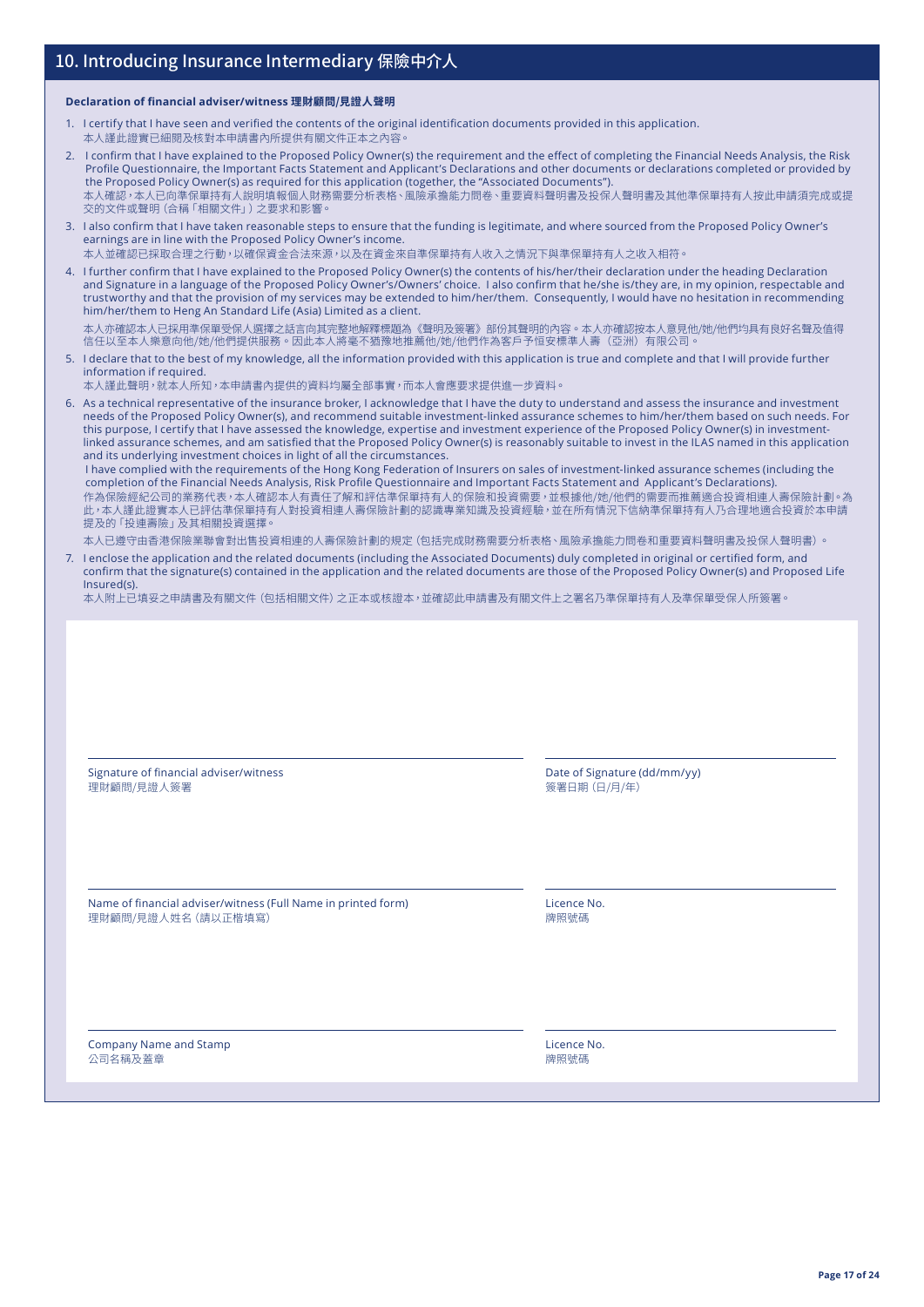## Check List 檢查表

|    | In order to complete the underwriting process effectively, please provide the following documents and information with the application and tick alongside<br>all the following boxes when completed.<br>為使批核程序順利完成,請連同以下文件及資料,與申請書一併提供,以及在完成後於下列空格內填上 「✔」 號。                                                                                                                                                                                                                                                                                                                     |
|----|----------------------------------------------------------------------------------------------------------------------------------------------------------------------------------------------------------------------------------------------------------------------------------------------------------------------------------------------------------------------------------------------------------------------------------------------------------------------------------------------------------------------------------------------------------------------------------|
|    |                                                                                                                                                                                                                                                                                                                                                                                                                                                                                                                                                                                  |
|    | Part 1 – Personal Details of Proposed Policy Owner and Proposed Life Insured (if applicable, please complete Part 2 – Personal Details of Beneficial<br>Owner)<br>第一部份 - 準保單持有人及準保單受保人 (如適用,請填寫第二部份 - 最終實益擁有人資料) 之個人資料                                                                                                                                                                                                                                                                                                                                                           |
| 2. | Part 2 – Personal Details of Beneficial Owner                                                                                                                                                                                                                                                                                                                                                                                                                                                                                                                                    |
|    | 第二部份 – 最終實益擁有人的個人資料                                                                                                                                                                                                                                                                                                                                                                                                                                                                                                                                                              |
|    | 3. Part 3 - Beneficiary<br>第三部份 – 受益人之資料                                                                                                                                                                                                                                                                                                                                                                                                                                                                                                                                         |
|    | Part 4 - Plan Details<br>第四部份 – 計劃資料                                                                                                                                                                                                                                                                                                                                                                                                                                                                                                                                             |
|    | 5. Part 5 - Health Question<br>第五部份 - 健康狀況                                                                                                                                                                                                                                                                                                                                                                                                                                                                                                                                       |
|    | 6. Part 6 - Existing Coverage<br>第六部份 – 現有保障                                                                                                                                                                                                                                                                                                                                                                                                                                                                                                                                     |
|    | Part 7 - Source of Wealth Verification<br>第七部份 – 財富來源之確認                                                                                                                                                                                                                                                                                                                                                                                                                                                                                                                         |
| 8. | Part 8 – Policy Replacement and duly signed by the Proposed Policy Owner(s)<br>第八部份 – 轉保,須由準保單持有人簽署                                                                                                                                                                                                                                                                                                                                                                                                                                                                              |
|    | 9. Part 9 – Declaration and Signature and duly signed by the Proposed Policy Owner(s) and Proposed Life Insured(s)<br>第九部份-聲明及簽署,須由準保單持有人及準保單受保人簽署                                                                                                                                                                                                                                                                                                                                                                                                                               |
|    | 10. Part 10 – Introducing Insurance Intermediary with the Technical Representative Licence Number of the financial adviser and Broker's<br>company stamp<br>第十部份 - 保險中介人, 須填寫理財顧問的保險業務代表牌照號碼及保險經紀公司蓋章                                                                                                                                                                                                                                                                                                                                                                            |
|    | **Note: If the Proposed Policy Owner/ Proposed Life Insured is an insurance intermediary, please ask another insurance intermediary to<br>complete and sign Part 10 of the application form<br>** 留意: 若準保單持有人/準保單受保人為此保單之保險中介人,請給予其他保險中介人為此申請書之見證及填妥第十部份<br>11. Part 11 (If applicable) - Appointment of Third Party Financial Advisory Firm and duly signed by the Proposed Policy Owner(s) and third party                                                                                                                                                                     |
|    | <b>Financial Adviser</b><br>第十一部份 (如適用) – 委任第三方理財顧問公司,須由準保單持有人及第三方理財顧問簽署                                                                                                                                                                                                                                                                                                                                                                                                                                                                                                         |
|    | 12. Part 12 – Indicating the contribution payment method<br>第十二部份 – 請選擇適當的付款方式                                                                                                                                                                                                                                                                                                                                                                                                                                                                                                   |
|    | 13. Full set of Benefit Illustration Document duly signed with the Proposed Policy Owner(s)'s signature<br>整套已由準保單持有人簽署之利益說明文件                                                                                                                                                                                                                                                                                                                                                                                                                                                   |
|    | 14. Duly completed set of Financial Needs Analysis, Risk Profile Questionnaire and Important Facts Statement and Applicant's Declarations<br>已填妥的財務需要分析表格、風險承擔能力問卷及重要資料聲明書及投保人聲明書                                                                                                                                                                                                                                                                                                                                                                                                |
|    | 15. Identification of Proposed Policy Owner(s), Proposed Life Insured(s) and Beneficial Owner(s):<br>所有準保單持有人、準保單受保人及實益擁有人之身份証明文件:                                                                                                                                                                                                                                                                                                                                                                                                                                               |
|    | - For HK permanent residents, please submit copy of HKID card;<br>若屬香港永久性身份證持有人,請遞交香港身份證之副本;                                                                                                                                                                                                                                                                                                                                                                                                                                                                                     |
|    | - For HK non-permanent residents, please submit copy of (i) HKID card and (ii) valid travel document;<br>若屬香港非永久性身份證持有人,請遞交 (i) 香港身份證及 (ii) 有效的旅遊證件之副本;                                                                                                                                                                                                                                                                                                                                                                                                                          |
|    | For non-HK residents, please submit copy of (i) valid travel document and (ii) entry permit showing date of entry to HK at the time of<br>application<br>若屬非香港居民,請遞交 (i) 有效的旅遊證件及 (ii) 進入香港的入境許可證之副本                                                                                                                                                                                                                                                                                                                                                                             |
|    | 16. Duly completed separate "Self-Certification Form"<br>已單獨填妥的 「自我證明表格」                                                                                                                                                                                                                                                                                                                                                                                                                                                                                                         |
|    | 17. Copy of original supporting documents submitted (including identification document) must be properly certified by suitable certifier as set                                                                                                                                                                                                                                                                                                                                                                                                                                  |
|    | out in the Anti-Money Laundering and Counter-Terrorist Financing (Financial Institutions) Ordinance. (Such as aurthorised HK insurance<br>broker, notary public) The certifier must (i) state that the copy document is a true copy of the original; (ii) sign and date the copy document<br>(printing his/ her name clearly in capitals underneath); and (iii) clearly indicate his/ her position or capacity on it<br>根據打擊洗錢及恐怖分子資金籌集 (金融機構) 條例,所有遞交的副本 (包括身份証明均需由合適核證人 (例如:香港獲授權保險經紀,公證人) 加簽作實。<br>核證人必須清楚在文件上列明 (i) 該文件為原文之副本、(ii) 核證人簽署及日期 (要清楚列明核證人姓名),與及 (iii) 清楚列明核證人之職位 |
|    | 18. Any amendments in the application should be endorsed by Proposed Policy Owner(s)<br>任何在申請書上之更改必須由準保單持有人加簽                                                                                                                                                                                                                                                                                                                                                                                                                                                                    |
|    | 19. Application form must be submitted within 30 days upon the Proposed Policy Owner(s) signing the application form<br>申請書必須於準保單持有人簽署後三十天內遞交                                                                                                                                                                                                                                                                                                                                                                                                                                    |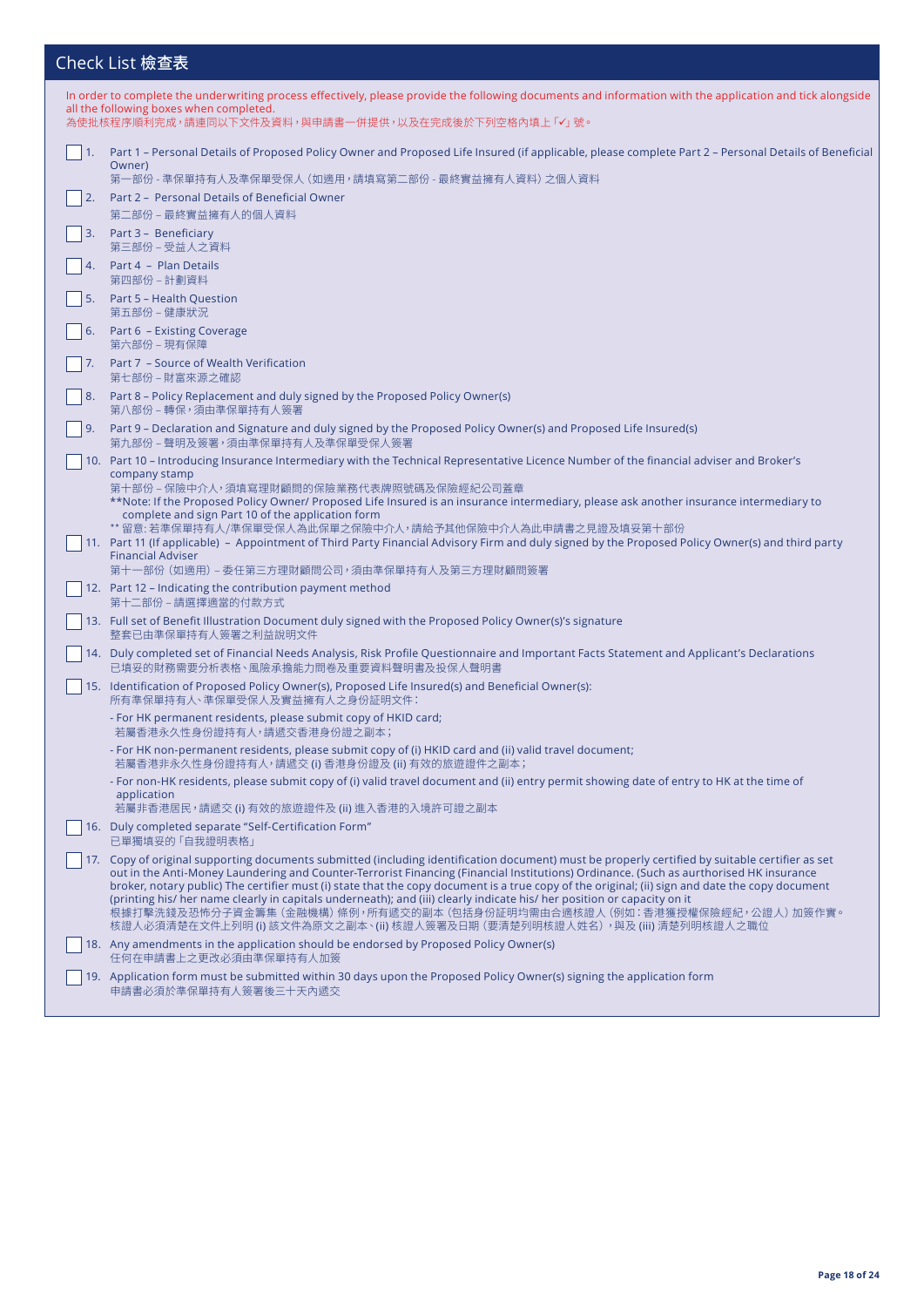#### **Part A. For completion by the Proposed Policy Owner(s) 甲部分。由準保單持有人填寫**

l/We have appointed (Type: Reg No. (Full name of the Third Party Financial Advisory Firm and its registration number under appropriate regulatory body)("the Firm") by way of a separate agreement to provide me/us with advisory services ("Advisory Services") in relation to the investment choice(s) and/or cash account(s) (if applicable) of the policy to be issued under this Application (the "Policy") and I/we have requested to designate (Type: Reg No. )(Full name of the technical representative and his/her registration number under appropriate regulatory body)(the "TR")

to act in person to provide the Advisory Services. In consideration of the Advisory Services, I/we have agreed to pay the Firm an advisory fee (the "Advisory Fee") as may be specified below. I/We hereby instruct Heng An Standard Life (Asia) Limited ("the Company") to act in accordance with my/our authorisation(s) below.

本人/吾等透過另行訂立協議以委任 (登記編號: )(第三方理財顧問公司的全稱及其適當規管 機構登記類別及編號)(「該公司」)就根據本申請表發出之保單(「本保單」)的相關投資選擇/現金賬戶(如適用)的轉換及/或更改向本人/吾等提供顧問服務 (「顧問服務」),並本人/吾等要求指定 (1999年 - 1999年 - 1999年 - 1999年 - 1999年 - 1999年 - 1999年 - 1999年 - 1999年 - 1999年 - 1999年 - 1 表全構及其適富規管機構登記類別及編號) (「營業代表」) 親自給予顧問服務。以顧問服務為代價,本人/吾等同意向該公司支付下又規定的顧問費(「顧問費」),<mark>亚</mark>特 此指示恒安標準人壽(亞洲)有限公司(「貴公司」)按本人/吾等就以下授權行事。

#### **Authorisation 1: Withdrawal from Policy to pay for Advisory Fee 授權1:從保單中提款以支付顧問費**

I/We hereby authorise the Company to withdraw from the Policy an amount equivalent to the Advisory Fee at the annual rate of  $\frac{4}{3}$  of the aggregate value of its Policy Account every month, and to pay the same to the Firm or its authorised nominee (which is subject to the Company's final approval based on its internal rules and guidelines) on my/our behalf.

\* Note 1: Annual rate of Advisory Fee may not exceed 2% per annum.

本人/吾等授權貴公司每月從保單賬戶的總值中提取相等於其年率 %\*作為顧問費的金額,並代表本人/吾等將該等金額支付予該公司或其授權提名人(須取 得貴公司根據其內部規則和指引作出的最終批准)。

\* 註 1:顧問費的年率不得超過每年2%。

## **Authorisation 2: Change(s) to Investment Choice(s) and/or Cash Account(s)**

**授權2:更改投資選擇/現金賬戶**

I/We hereby authorise the Firm, or if I/we have requested for a TR designation, the TR, to give written instructions (the "Instructions") on my/our behalf without requiring my/our signatures to the Company for any changes to the present and/or future allocation of units of investment choice(s) and/or value of cash account(s) in relation to the Policy, including any switching in and out of any investment choice(s) and/or cash account(s) or re-directing any regular contributions to any different investment choices and/or cash account(s). I/We agree that the Company shall be entitled to act upon the Instructions given on my/our behalf by the Firm or the TR as the case may be. I/We also agree that:

本人/吾等特此授權該公司或如本人/吾等已有指定營業代表必須為該營業代表代表本人/吾等在無須本人/吾等簽名確認的情況下就保單任何現在或將來的投資選擇及/ 或現金賬戶(如適 用)作出更改包括基金轉換或分配任何定期投資組合的更改向貴公司發出書面指示(「指示」)。本人/吾等同意貴公司有權因應此授權而執行該公司/ 或其營業代表(視乎情況而定)的指示行事。本人/吾等亦同意:

• The Company is not obliged or under any responsibility to review the merit and consequences of the Instructions given on my/our behalf and/or any other instructions directly from me/ us.

貴公司不需要亦無責任評估該等指示及/或本人/吾等直接發出的其他指示的優點和缺點。

• The Company is entitled to act upon any Instructions which the Company reasonably believes to be validly given by the Firm/the TR but shall not be held responsible for the authenticity of any signatures or Instructions (whether in writing or by electronic means) purported to be given by the Firm/ the TR regardless of any fraud or lack of actual authorisation. 貴公司有權依照任何貴公司合理相信由該公司/或其營業代表有效發出的指示行事,且不對聲稱由該公司/或其營業代表提供的簽名或指示(無論是以書面或電子形

式)的真實性負責,無論其是否欺騙或未獲正式授權。

• If I/we and the Firm/the TR each give respective instructions to the Company in relation to the Policy, there may be doubt as to which set out instructions precedes the other or prevails over the other in case of conflict. If this happens, the Company may still execute the Instructions and/or my/our instructions in a manner it deems appropriate or may, but are not obliged to, withhold execution of any instructions pending resolution with the Firm/the TR and/or me/us notwithstanding that this may potentially lead to delay and/or loss to be incurred. 倘若本人/吾等及該公司或其營業代表各自向貴公司發出與保單相關的指示,其所下達順序可能存在疑問(或其可能相互抵觸)。若此種情況出現,貴公司可能仍按 其認為適當的方式執行該等指示及/或本人/吾等的指示,但並無責任暫停執行有關指示以等候該公司/或其營業代表及/或本人/吾等解決有關的指示事宜,即使這

可能導致延遲及/或損失。

Please tick your chosen option: <br> **Authorisations 1 and 2**<br> **Authorisations 1 and 2** 請勾選以下選項: 僅授權1 或 授權1和2

(Please read the above carefully before you choose the right option. You must state the Advisory Fee rate in any case. Please note that in authorising us to pay the Firm or its nominee the Advisory Fee, you are doing so in the knowledge that the Benefit Illustration Document of the Policy which you have signed does not already take into account the Advisory Fee that you have agreed to pay.)

 (請在選擇正確的選項之前詳閱上文。在任何情況下閣下均須列明顧問費的比率。請注意,在授權我們向該公司或其提名人支付顧問費時閣下是在已知道閣下已簽署的 利益說明文件並未有考慮閣下已同意支付的顧問費的情況下提出授權的)。

I/We acknowledge that the Company does not and shall not accept any responsibility whatsoever for the quality of the Advisory Services, nor the propriety of any Instructions which is given on my/our behalf by the Firm/the TR, nor the qualification and/or competence of the Firm and/or the TR (e.g. possession of relevant authorisation/registration under the appropriate regulatory body). I/We also confirm and agree that: ,<br><del>/</del>吾等承認,對於顧問服務的質素或該公司及/或其營業代表代表本人/吾等提交的任何指示或該公司及/或其營業代表的資歷及/或能力 (例如持有適當監管機構的

相關授權/登記),貴公司概不負責。本人/吾等亦確認及同意:

• Monthly Withdrawal. At the first dealing day of each policy month, the Company will withdraw from the Policy an amount equivalent to the monthly amount of the Advisory Fee by redeeming the pro rated number of units of each investment choice and by deducting the value of the cash account(s) (if applicable) (in proportion to the value of that investment choice and cash account(s) (if applicable) in Policy Account of the Policy) under the Policy.

每月提款。在每個保單月份的首個交易日,貴公司將透過按比例贖回保單下各投資選擇的單位及扣除現金賬戶(如適用)的價值(按保單賬戶中的有關投資選擇及 現金賬戶(如適用)價值的比例),以從保單中提取相等於每月顧問費的金額。

- Termination. My/Our authorisation(s) under this Part A shall continue until being revoked by a notice in writing signed by me/us and sent to the Company's address in Hong Kong or until the Policy is being terminated for whatever reasons, whichever is earlier. Prior to the actual receipt and processing by the Company of any such revocation, the Company shall continue to make the monthly withdrawal for paying to the Firm or its nominee and/or shall continue to execute any Instructions as the case may be. 終止。本人/吾等於甲部分的授權應持續生效,直至本人/吾等以書面通知及發送至貴公司在香港地址撤銷授權事宜或保單在任何情況下失效(以最早者為準)。在貴 公司收到及處理此撤銷之前,貴公司會繼續每月提款以向該公司或其提名人支付顧問費,及/或繼續執行發自該公司/或其營業代表的任何指示。
- Company notice. The Company shall have the right, by giving an immediate written notice to me/us (or to the Firm which shall be binding on me/ us), to cease to act on any Instructions after which the Company will only act on the valid instructions given directly by me/us. Prior to such written notice of the Company to me/us (or to the Firm), the Company shall continue to execute any Instructions from the Firm or the TR as the case may be. 公司通知。貴公司有權向本人/吾等(或向該公司,而此對本人/吾等具約束力)發送即時書面通知,以終止依照該公司及/或其營業代表發出的任何指示行事,在此之 後,貴公司將僅依照本人/吾等發出的有效指示行事。在貴公司向本人/吾等 (或該公司) 發送該等書面通知之前,貴公司應繼續執行發自該公司及/或其營業代表的 任何指示(視具體情況而定)。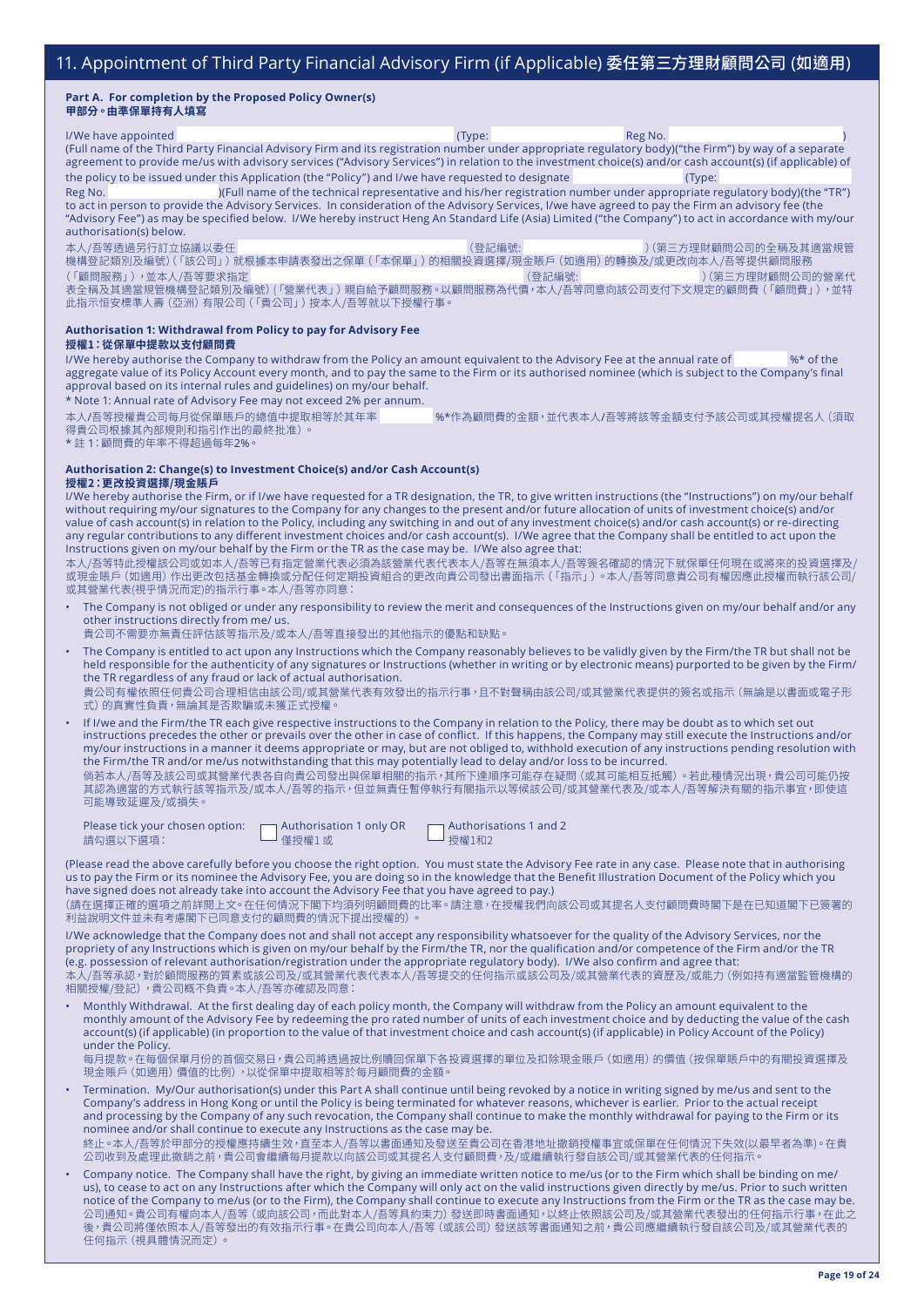### 11. Appointment of Third Party Financial Advisory Firm (if Applicable) 委任第三方理財顧問公司 (如適用)

| Loss or liability. The Company shall not be responsible for any loss or liability to the Policy or to me/us arising from any act, omission, negligence, |
|---------------------------------------------------------------------------------------------------------------------------------------------------------|
| default, misconduct, breach of laws or regulations and/or fraud of the Firm.                                                                            |
| ˈ損失或責任。對於該公司及/或其營業代表的任何作為、遺漏、疏忽、違約、違規行為、違反法律法規及/或欺詐而導致保單或本人/吾等承受任何損失或責任,貴公<br>司概不自青。                                                                    |

| Indemnity. I/We shall indemnify the Company and hold the Company free and harmless from and against all claims, actions, demands, liabilities,          |
|---------------------------------------------------------------------------------------------------------------------------------------------------------|
| damages and proceedings suffered or incurred by the Company, including all costs and expenses, arising from the Company in reliance on, or in           |
| execution of, any Instructions given or purportedly given by the Firm/the TR or any act, omission, negligence, default, misconduct, breach of laws      |
| or regulations and/or fraud of the Firm/the TR (including but not limited to all legal costs and the cost of defending in any court or proceedings such |
| claim, demand or action against the Company).                                                                                                           |

彌償。對於貴公司依賴或執行由該公司及/或其營業代表發出或聲稱由該公司及/或其營業代表發出的任何指示,或該公司及/或其營業代表的任何作為、遺漏、疏 忽、違約、違規行為、違反法律法規及/或欺詐而導致貴公司蒙受或招致的所有索償、訴訟、要求、責任、損害及法律程序,包括所有成本和開支(包括但不限於所有 法律成本以及在任何法院或針對貴公司的索償、要求或訴訟法律程序中作辯護的成本),本人/吾等應向貴公司作出彌償及使貴公司免受損害

• The Policy and other terms of the Company. The terms of this Part A and the acceptance of the Instructions shall at all times be subject to the terms and conditions of the Policy and other terms and conditions as provided by the Company, including but not limited to those relating to investment choices/cash account(s) (if applicable) from time to time.

保單及貴公司的其他條款。甲部分的條款及指示的接受均須在任何時候遵守保單的條款和條件以及貴公司規定的其他條款和條件,包括但不限於隨時生效而與投 資選擇/現金賬戶(如適用)相關的條款和條件。

Signature of First Proposed Policy Owner 第一準保單持有人簽署

Date of Signature (dd/mm/yy) 簽署日期(日/月/年)

Signature of Second Proposed Policy Owner (if applicable) 第二準保單持有人簽署(如適用)

Date of Signature (dd/mm/yy) 簽署日期(日/月/年)

#### **Part B. For completion by the Third Party Financial Advisory Firm and its Authorised Representative 乙部分。由第三方理財顧問公司及其獲准代表填寫**

(Type: Reg No. 2008) Reg No. 2012 (Your full name and registration number under appropriate regulatory body) confirm that I, the authorised representative of the Third Party Financial Advisory Firm, have fully explained the contents of Part A to the Proposed Policy Owner(s) in a language which such Proposed Policy Owner(s) understand(s), and also that, if I have been designated by the Proposed Policy Owner(s) as the TR under Part A, I shall use the same signature below to give the Instruction to the Company for change(s) of Investment Choice(s) and/or Cash Account(s) of the Policy in the future.

本人 (登記編號: ),(第三方理財顧問公司營業代表的全稱及其適當規管機構登記類別及編號)確 認本人已經以準保單持有人能夠理解的語言向準保單持有人詳細解釋本部分的内容。並如本人如已根據甲部份成為準保單持有人的指定營業代表,本人日後須使用以 下同樣的簽名以就此保單向貴公司給予更改投資選擇/現金賬戶的指示。

Signature by the authorised representative of Third Party Financial Advisory Firm 第三方理財顧問公司營業代表的簽署

Date of Signature (dd/mm/yy) 簽署日期(日/月/年)

We, the Third Party Financial Advisory Firm, have read and agreed the conditions stated in Part A. 吾等,即第三方理財顧問公司,已經閱讀及同意甲部分載列的條件

We confirm that we and the relevant employees, servants, agents and representatives are competent to provide the Advisory Services and we shall use our best endeavor to act and ensure they shall act competently, honestly and fairly to the Proposed Policy Owner(s). We agree that, for cases without any request for TR designation by the Proposed Policy Owner(s), only persons in the list of authorised signatories supplied by us may give the Instructions to the Company on behalf of the Proposed Policy Owner(s). Should there be any changes to the list from time to time, we shall promptly provide an updated list with the effective date to the Company as soon as practicable.

本公司確認本公司及其營業代表及相關員工、僱員或代理有能力提供顧問服務,且本公司將盡力行事及確保吾等之相關員工、僱員或代理盡力以稱職及對準保單持有人 誠實和公平的方式行事。本公司同意,只有在被本公司授權簽字的人可不時向沒有指定營業代表的準保單持有人向貴公司發出的有效指示。如本公司之授權名單情況有 變化,本公司在可行範圍內切實盡快向貴公司提交更新名單。

We confirm that we and those employees, servants, agents and representatives have complied with all relevant laws and regulations in Hong Kong where we and those employees, servants, agents and representatives are registered under the appropriate regulatory body(ies) to conduct the activities pursuant to Part A above. We shall immediately notify the Company of any changes to our/their registration(s) and any disciplinary action taken against us/them should any of these arise.

本公司確認本公司及其相關員工、僱員或代理及代表已遵守香港的所有有關法律及法規,且已在香港的適當監管機構註冊以進行根據本表格甲部分的業務。如吾等之註 冊情況有變或出現針對我們的任何紀律處分,吾等將立即通知貴公司。

For and on behalf of the Third Party Financial Advisory Firm 代表第三方理財顧問公司

Date of Signature (dd/mm/yy) 簽署日期(日/月/年)

Name of Authorised Signatories (Full Name in printed form) 第三方理財顧問公司授權人士姓名(請以正楷填寫)

Company Name and Stamp 公司名稱及蓋章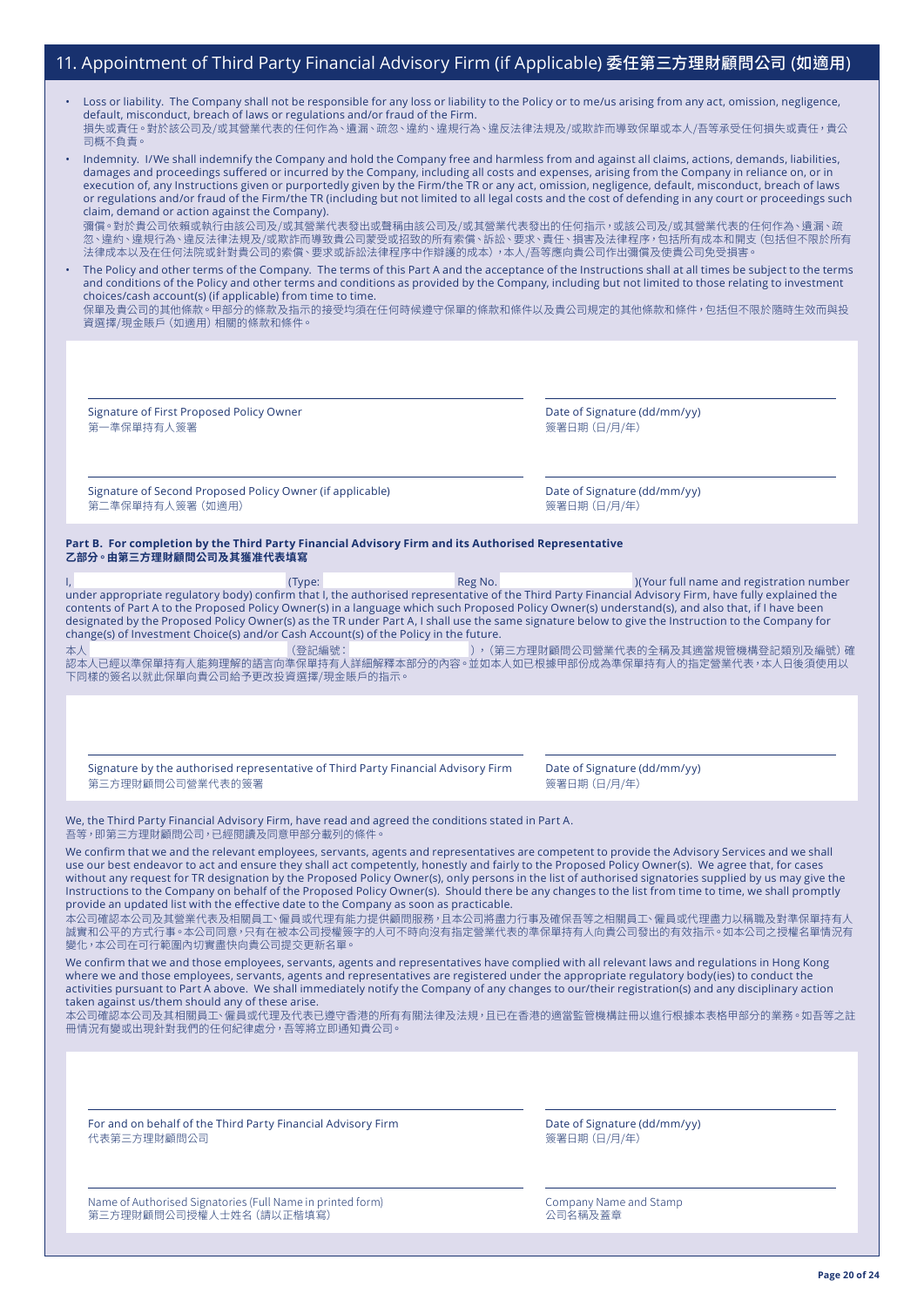# 12. Survey for Proposed Mainland Chinese Policy Owner 對中國內地投保人士的問卷調查

| Please complete this section if you are Mainland Chinese Customer and select 1 answer for each of the following questions. |
|----------------------------------------------------------------------------------------------------------------------------|
| 如閣下是在港投保的中國內地人士,請填寫此問卷調查及於下列每條問題選擇一個答案。                                                                                    |

| 1. Where did you hear about Heng An Standard Life (Asia) Limited? |  |
|-------------------------------------------------------------------|--|
| 請問您是由下列什麼途徑知道恒安標準人壽保險 (亞洲) 有限公司?                                  |  |

| a) Social Network/Instant Message Service<br>社交媒體/即時通訊應用程式                                                                       |
|----------------------------------------------------------------------------------------------------------------------------------|
| b) Friends/Family<br>由親友推薦                                                                                                       |
| c) Seminar organized in Hong Kong<br>在香港舉行的產品說明會                                                                                 |
| d) Seminar organized in China/PRC<br>在中國內地舉行的產品說明會                                                                               |
| e) Cold Call by Broker/Intermediary in China/PRC<br>由中國內地中介人進行的電話銷售                                                              |
| f) Other, please specify:<br>其他,請詳細說明:                                                                                           |
| 2. Where did you learn about this specific Heng An Standard Life (Asia) Limited product(s)?<br>請問您是從什麼途徑認識恒安標準人壽 (亞洲) 有限公司的保險產品? |
| a) Social Network/Instant Messaging Service<br>社交媒體/即時通訊應用程式                                                                     |
| b) Friends/Family<br>由親友推薦                                                                                                       |
| c) Product Seminar organized in Hong Kong<br>在香港舉行的產品說明會                                                                         |
| d) Product Seminar organized in China/PRC<br>在中國內地舉行的產品說明會                                                                       |
| e) Other, please specify:                                                                                                        |
| 3. Did your Broker/Intermediary promote this product to you in China/PRC?<br>請問您的中介人有否在中國內地向您進行推銷此保險產品?                          |
| a) Yes, please provide details:<br>有,請提供詳情: そうしゃ しゅうしょう                                                                          |
| b) No<br>否                                                                                                                       |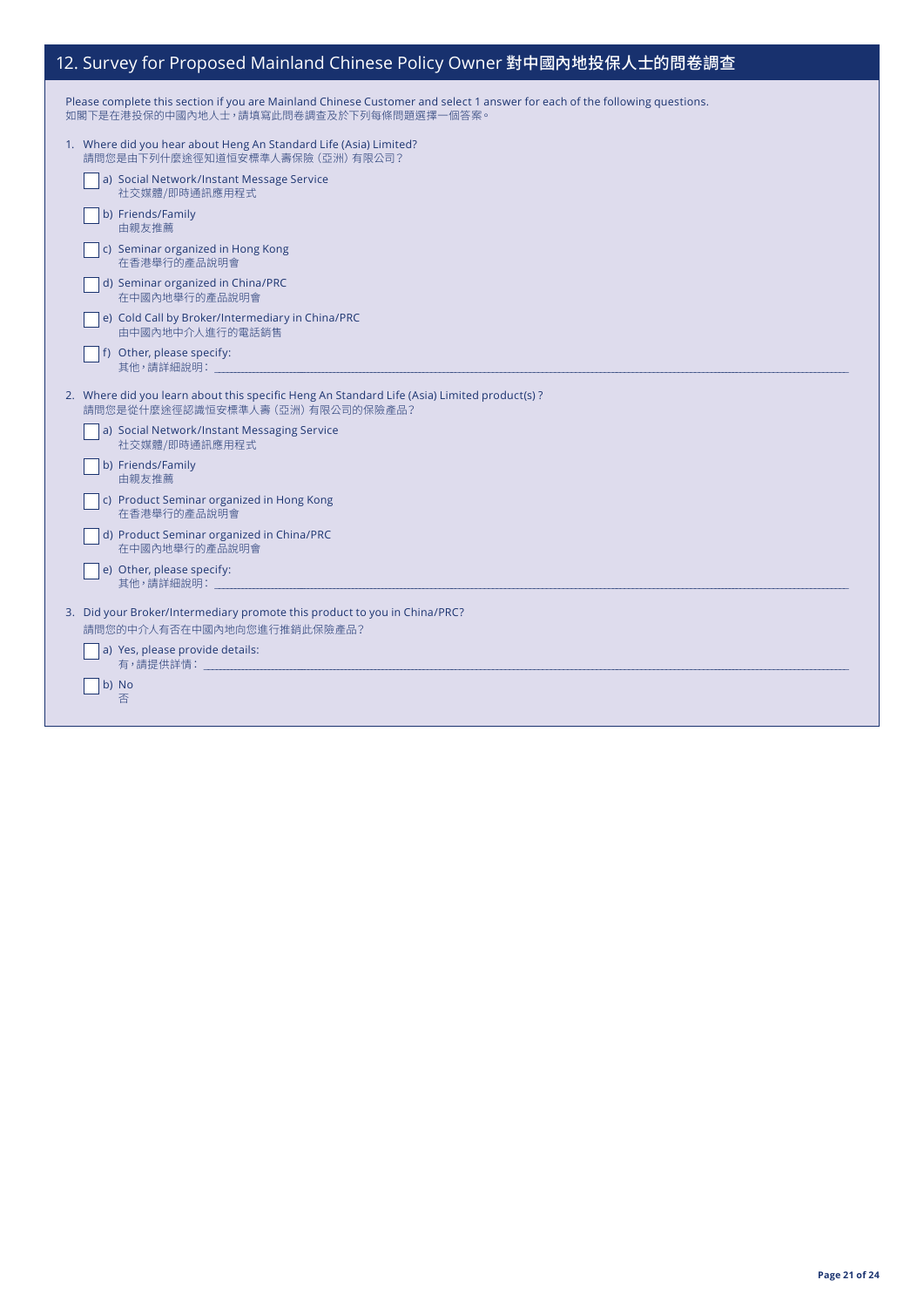# 13. Payment Method 付款方法

#### **Please refer to the New Business and Underwriting Guideline for the details and guidelines 詳細指引請參閱新業務手冊**

### **For initial Premium 首期付款**

| By Personal (Proposed Policy Owner) Cheque<br>個人 (準保單持有人) 支票 | Please make cheque payable to "Heng An Standard Life (Asia) Limited"<br>抬頭請註明「恒安標準人壽(亞洲)有限公司」                                                                                                                                                                                                                                                                                                                                                         |
|--------------------------------------------------------------|-------------------------------------------------------------------------------------------------------------------------------------------------------------------------------------------------------------------------------------------------------------------------------------------------------------------------------------------------------------------------------------------------------------------------------------------------------|
| <b>By Bank Draft</b><br>銀行本票                                 | Please make payment to "Heng An Standard Life (Asia) Limited"<br>Must submit together with the proof that the Proposed Policy Owner is the payer of the<br>bank draft<br>抬頭請註明「恒安標準人壽 ( 亞洲 ) 有限公司」<br>必須提交證明該銀行本票是由準保單持有人付款                                                                                                                                                                                                                           |
| <b>By Bank Transfer</b><br>銀行轉帳                              | Must submit Transaction Advice which shows the bank account number and full name of the<br>account holder in PRINTED format. The name of the account holder shown must be the same as<br>the Proposed Policy Owner. Otherwise, client needs to submit bank statement to show the client's<br>name, bank account number and the transaction details<br>必須提交印有銀行戶口號碼和戶口持有人全名的交易紀錄存根以作核實轉帳記錄。戶口持有人的名稱必須與<br>準保單持有人相同。否則,客戶需要提交詳細銀行月結單,以顯示該轉帳是由客戶名下的戶口轉帳。 |
| By Telegraphic Transfer<br>雷匯                                | Please submit a copy of the Telegraphic Transfer application stamped by bank<br>Please refer to the New Business guideline for the bank information<br>請遞交附有銀行加簽的電匯申請書<br>請參閱新業務手冊的銀行資料                                                                                                                                                                                                                                                               |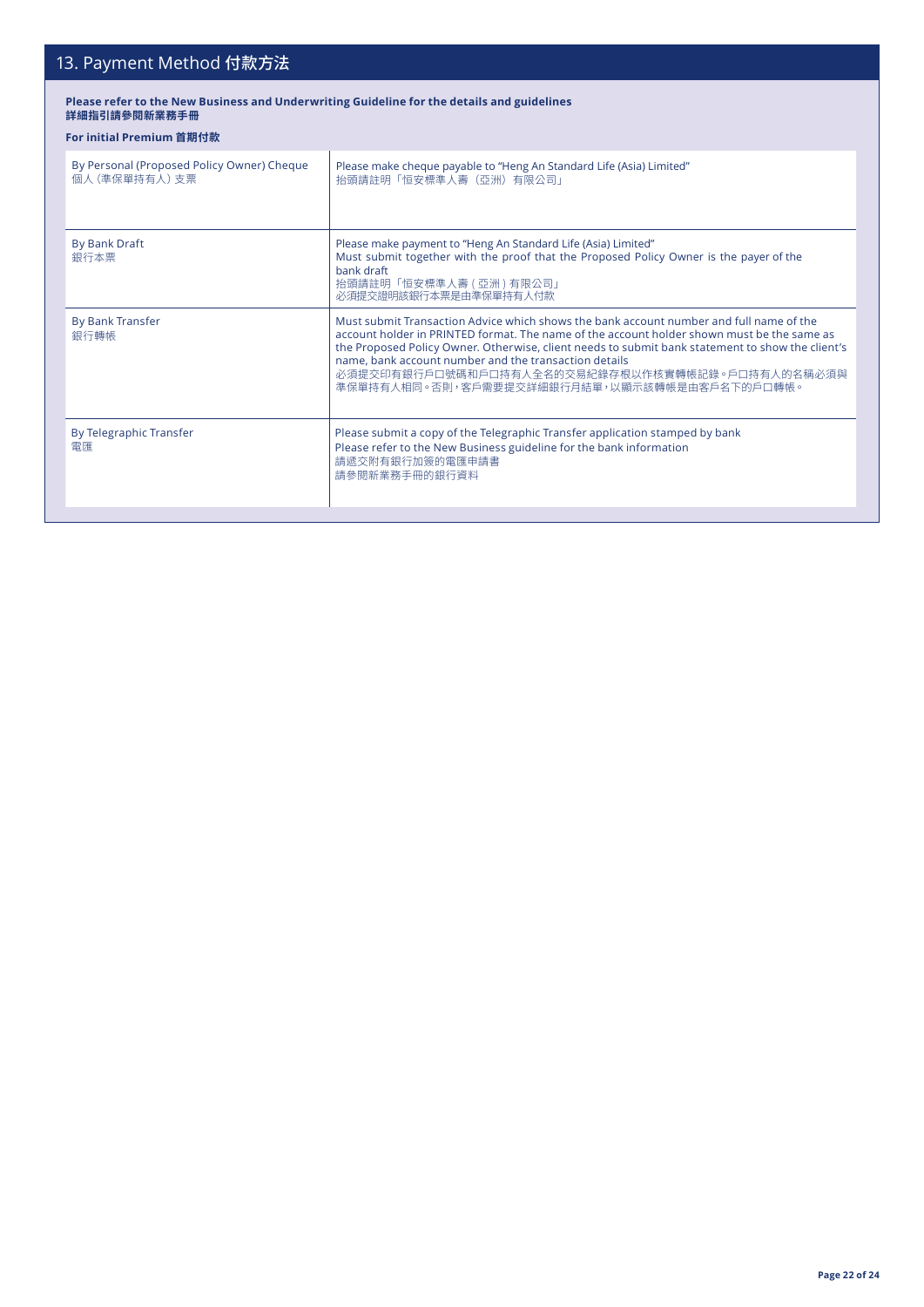This page is intentionally left blank 此頁特意留空